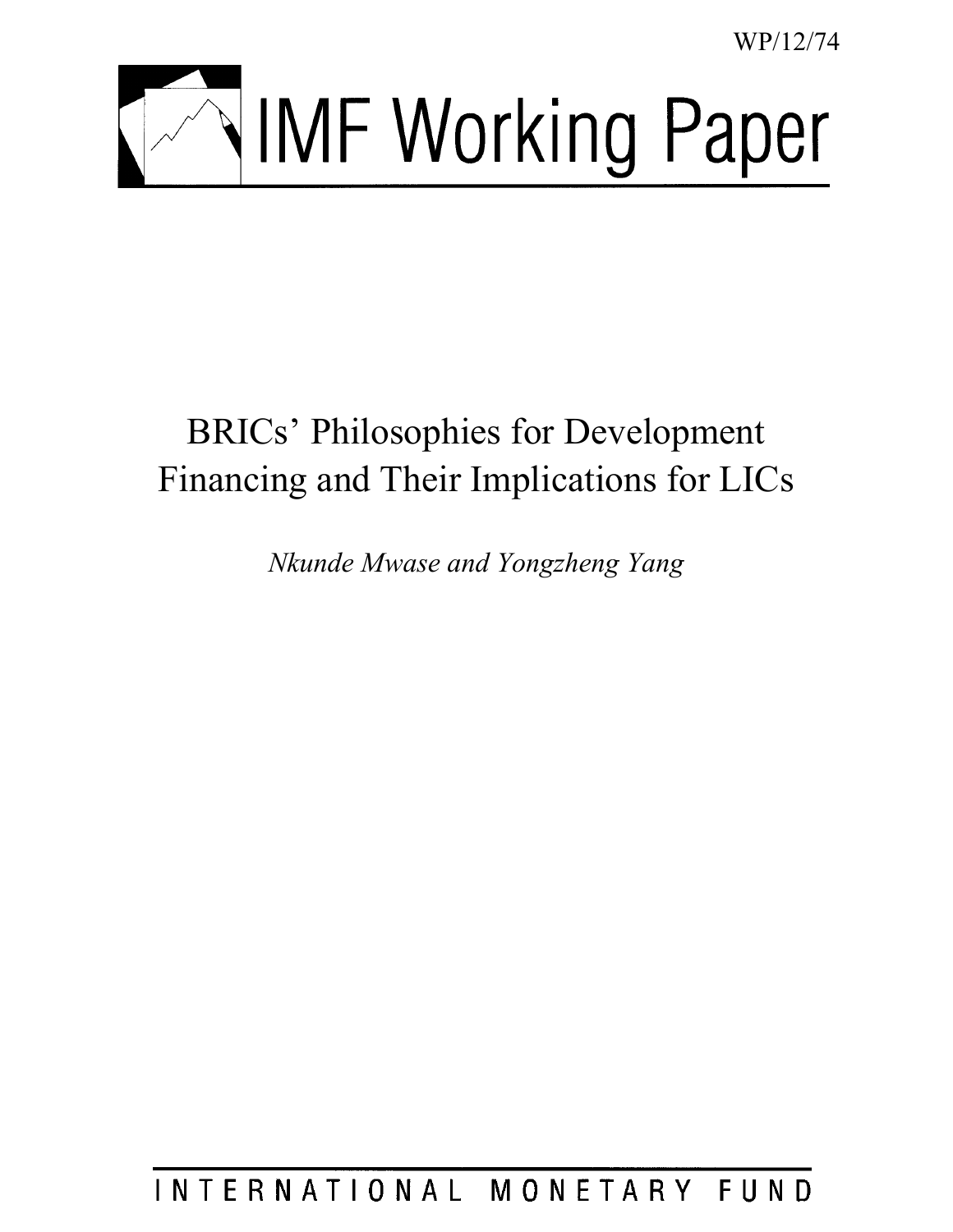#### **IMF Working Paper**

#### Strategy, Policy, and Review Department

#### **BRICs' Philosophies for Development Financing and Their Implications for LICs**

#### **Prepared by Nkunde Mwase and Yongzheng Yang1**

Authorized for distribution by Catherine Pattillo

March 2012

#### **Abstract**

Flows of development financing from the BRICs (Brazil, Russia, India, and China) to low income countries (LICs) have surged in recent years. Unlike aid from traditional donors, BRICs (excluding Russia) view their financing as primarily based on the principles of South-South cooperation, focusing on mutual benefits without attachment of policy conditionality. This paper provides an overview of the philosophies and modalities of BRIC financing and examines their implications for LIC economies and future LIC-BRIC engagement.

JEL Classification Numbers: B3, F3, F5, O2, P5

 $\overline{a}$ 

Keywords: Aid, BRICs, Brazil, India, China, Russia, Institutions, Debt, LICs

**This Working Paper should not be reported as representing the views of the IMF.** The views expressed in this Working Paper are those of the author(s) and do not necessarily represent those of the IMF or IMF policy. Working Papers describe research in progress by the author(s) and are published to elicit comments and to further debate.

Author's E-Mail Address: nmwase@imf.org ; yyang@imf.org

<sup>&</sup>lt;sup>1</sup> We would like to thank Catherine Pattillo, Dominique Desruelle, Hugh Bredenkamp, Montie Mlachila, Patrick Imam, and Therese Trasino for their useful comments. Production was assisted by Neri Gomes, Nazma Nunhuck, and Kate Jonah.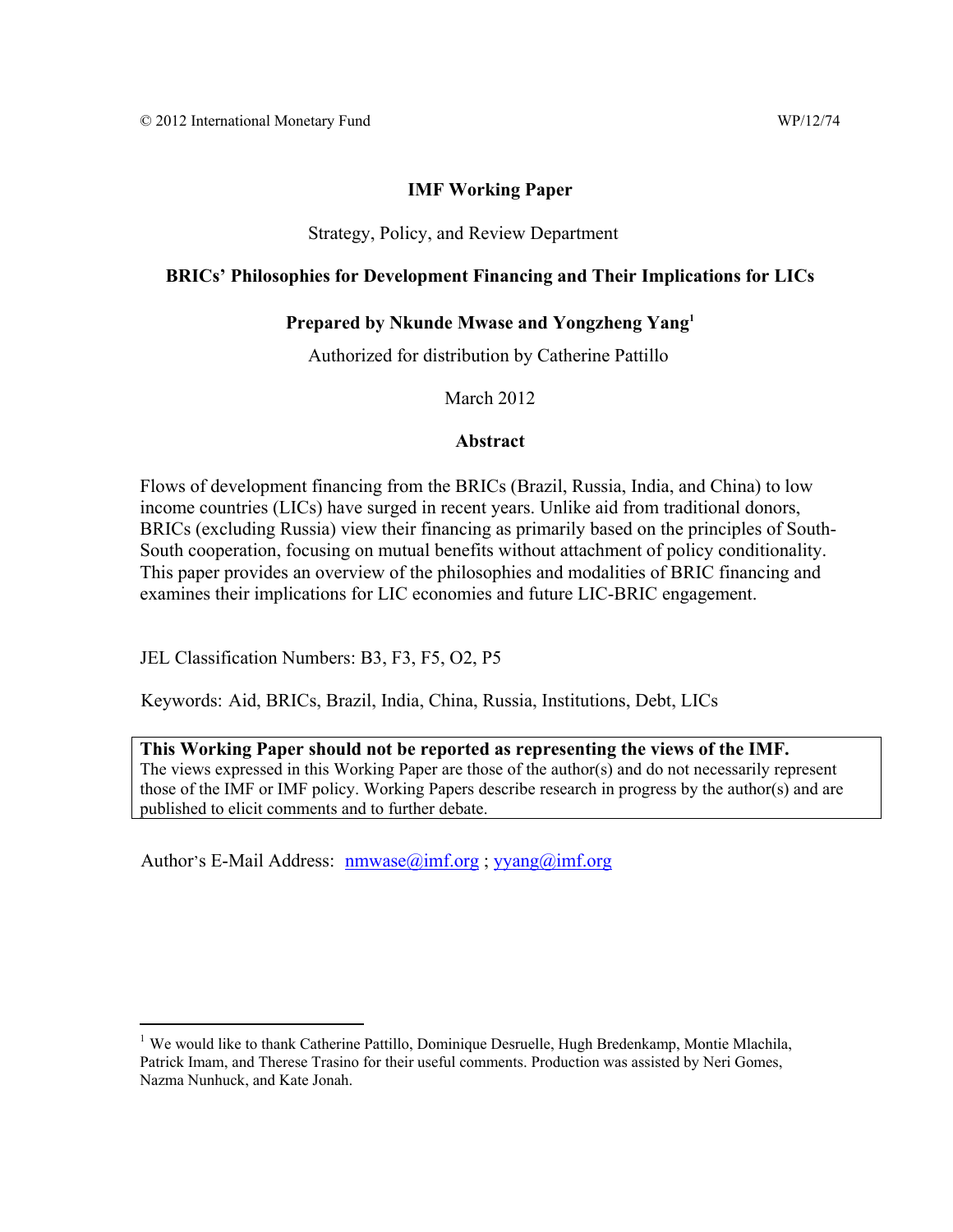| <b>Contents</b> | Page |
|-----------------|------|
|                 |      |
|                 |      |
|                 |      |
|                 |      |
|                 |      |
|                 |      |
|                 |      |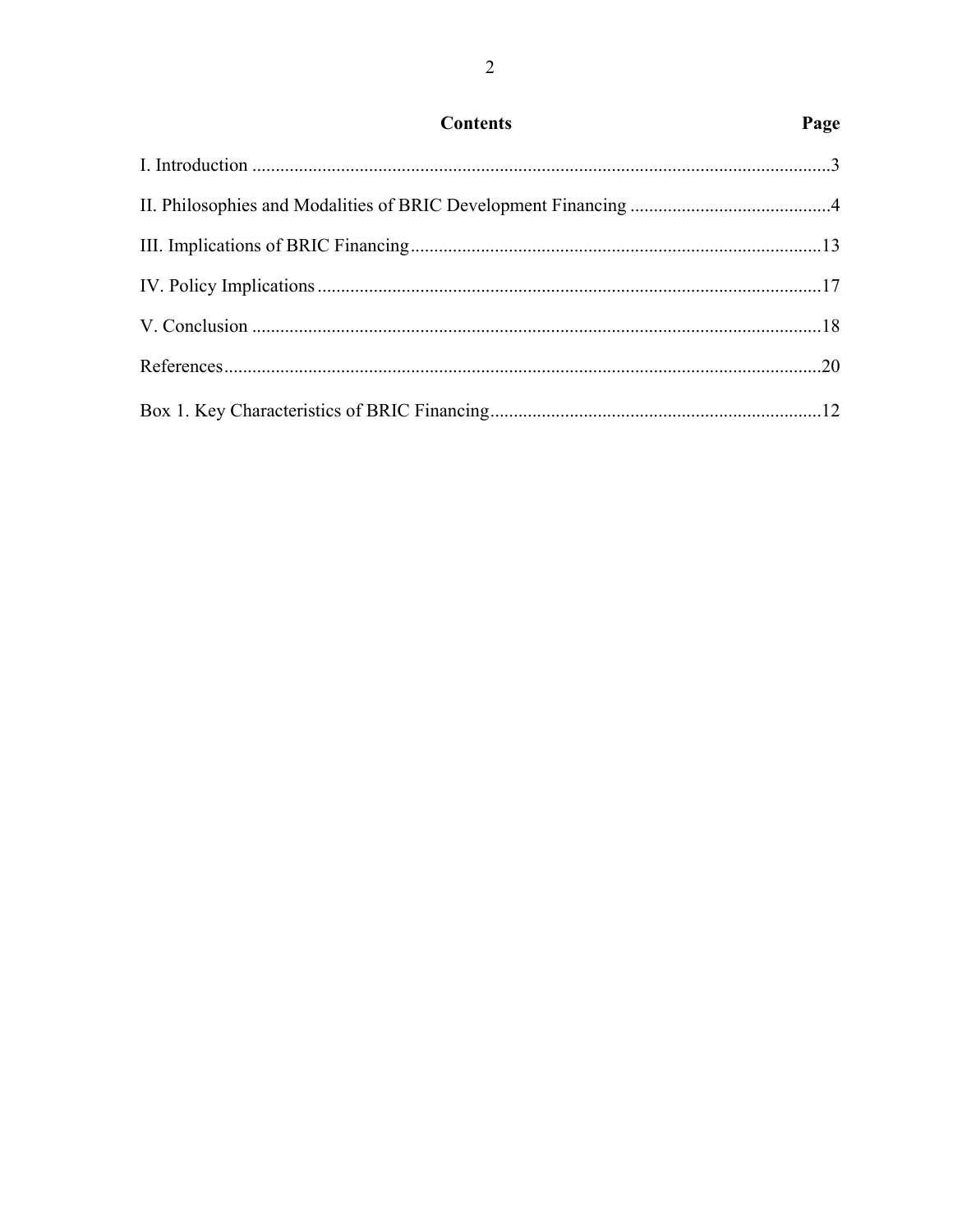#### I. **INTRODUCTION**

BRIC financing to LICs is growing rapidly, driven mainly by China.<sup>2</sup> In contrast with many industrial countries which are facing large fiscal consolidation and consequent challenges to meet their aid commitments, BRICs are in a strong position to continue increasing development financing. This paper contributes to the aid literature by examining the principles and modalities of BRIC financing, contrasting this with the main OECD-Development Assistance Committee (DAC) framework, and by drawing their implications for LIC economies and future LIC-BRIC engagement. While many of these challenges are not uniquely related to BRIC financing and have been discussed extensively in relation to the pros and cons of the approach taken by OECD donors, the rapidly growing BRIC financing has intensified the debate on aid effectiveness and related policy challenges.

BRICs' philosophies for development financing differ from those of "traditional donors" (OECD-DAC members) in three significant ways.

- BRIC engagement, with the exception of Russia, is founded on a model of mutual benefits. Most of the financing has been concentrated in the infrastructure sector to support productive activities. Russia, similar to traditional donors, has recently focused on social spending, seeing poverty reduction as the main objective of their ODA.<sup>3</sup>
- Some BRICs, particularly China, tend to provide noncash financing for projects without attachment of policy conditionality. They view this as part of the principle of noninterference of internal affairs and as a means of circumventing corruption. In contrast, traditional donors view policy conditionality on institution building and governance as central to ensuring efficient use of aid.
- Concepts of debt sustainability differ, with BRICs tending to focus on microsustainability of individual projects while traditional donors pay greater attention to long-run debt sustainability by taking into account macroeconomic linkages.

Development financing provided by BRICs has helped LICs alleviate some key bottlenecks to domestic economic activity and boost exports but it has also posed a number of challenges. The concentration of BRIC financing in infrastructure could have large positive growth effects by addressing infrastructure deficits in LICs, raising productivity by reducing business costs for tradables and nontradables sectors alike, and supporting expansion in trade

 $2$  Although South Africa has recently joined the group, this analysis focuses on the original four countries: Brazil, Russia, India, and China.

 $3$  The traditional donor's shift from infrastructure investment to social spending was mainly driven by findings of weak project selection and implementation, resulting in "white elephants".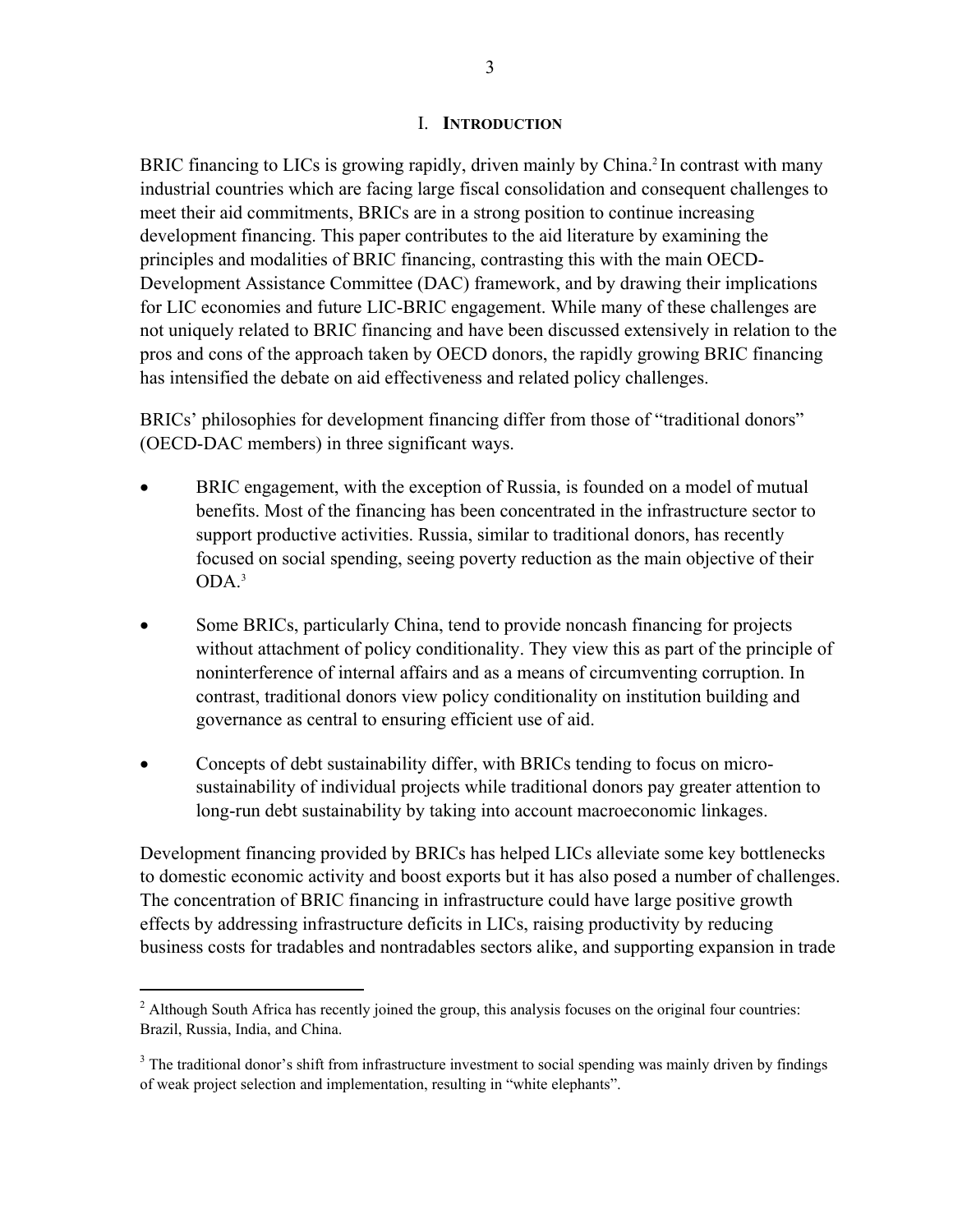and investment. However, concerns have been raised about the impact on debt sustainability, subsidized export credits received by some BRIC firms (Brautigam, 2010), and labor practices. These concerns highlight the need to ensure that development financing is used to promote sustainable and inclusive growth.

The rest of the paper is organized as follows. Section II describes the philosophies and modalities of BRIC financing. Section III examines the impact of BRIC financing, and Section IV discusses policy implications. Section V concludes.

## II. **PHILOSOPHIES AND MODALITIES OF BRIC DEVELOPMENT FINANCING**

Although BRICs are usually referred to as emerging development partners, they have provided financial support to LICs since the 1950s, even at the time when some of them had lower GDP per capita than many LICs. Historically, Brazil, China, and India have provided assistance as part of South-South cooperation while Russia's engagement has been shaped by the Cold War era.

Most of the BRICs' philosophies related to development financing can be traced back to the South-South Cooperation discussions, which emphasize principles of equality, solidarity, and mutual development and complementarity.<sup>4</sup> Drawing on these principles, most BRICs have increasingly emphasized the mutual benefits of cooperation, focusing on promoting trade, investment, and other commercial activities.<sup>5</sup> Brazil, China, and India see themselves as 'development partners,' not 'donors'.<sup>6</sup> Their experience as recipients of traditional develoment assistance and their identification with other recipients also contribute to their

<sup>&</sup>lt;sup>4</sup> For the South-South Cooperation principles see **http://www.g77.org/doc/Declaration2009.htm**, para. 70, as reaffirmed in the Ministerial Declaration of the 33rd Annual Meeting of the Ministers of Foreign Affairs of the Member States of the Group of 77 and China, 25 September 2009, New York, USA.

 $<sup>5</sup>$  Though Brazil also uses the concept of partnership for development, it emphasizes that its cooperation efforts</sup> do not have a commercial purpose but is based on shared interests and mutual help. However, most observers have argued that Brazil's development assistance enlarges and strengthens Brazilian interests by opening new markets for its products and services (Vas and Inoue, 2007).

<sup>&</sup>lt;sup>6</sup> Many LIC policmakers have welcomed the general BRIC approach in which their countries are viewed as an partner for trade and investment, not recipient of aid. See Paul Kagame (Presdient of Rwanda), "Why Africa welcomes the Chinese" at http://www.guardian.co.uk/commentisfree/2009/nov/02/aid-trade-rwanda-china-west. Nigerian and Zambian Ministers also made similar remarks at an IMF seminar "Commodity Price Volatility and Inclusive Growth", September 21, 2011 (http://www.imf.org/external/np/seminars/eng/2011/lic/index.htm) and an IMF panel discussion "BRICs: New Growth Drivers for Low-Income Countries?", April 15, 2011 (http://www.imf.org/external/spring/2011/mmedia/view.aspx?vid=906001151001).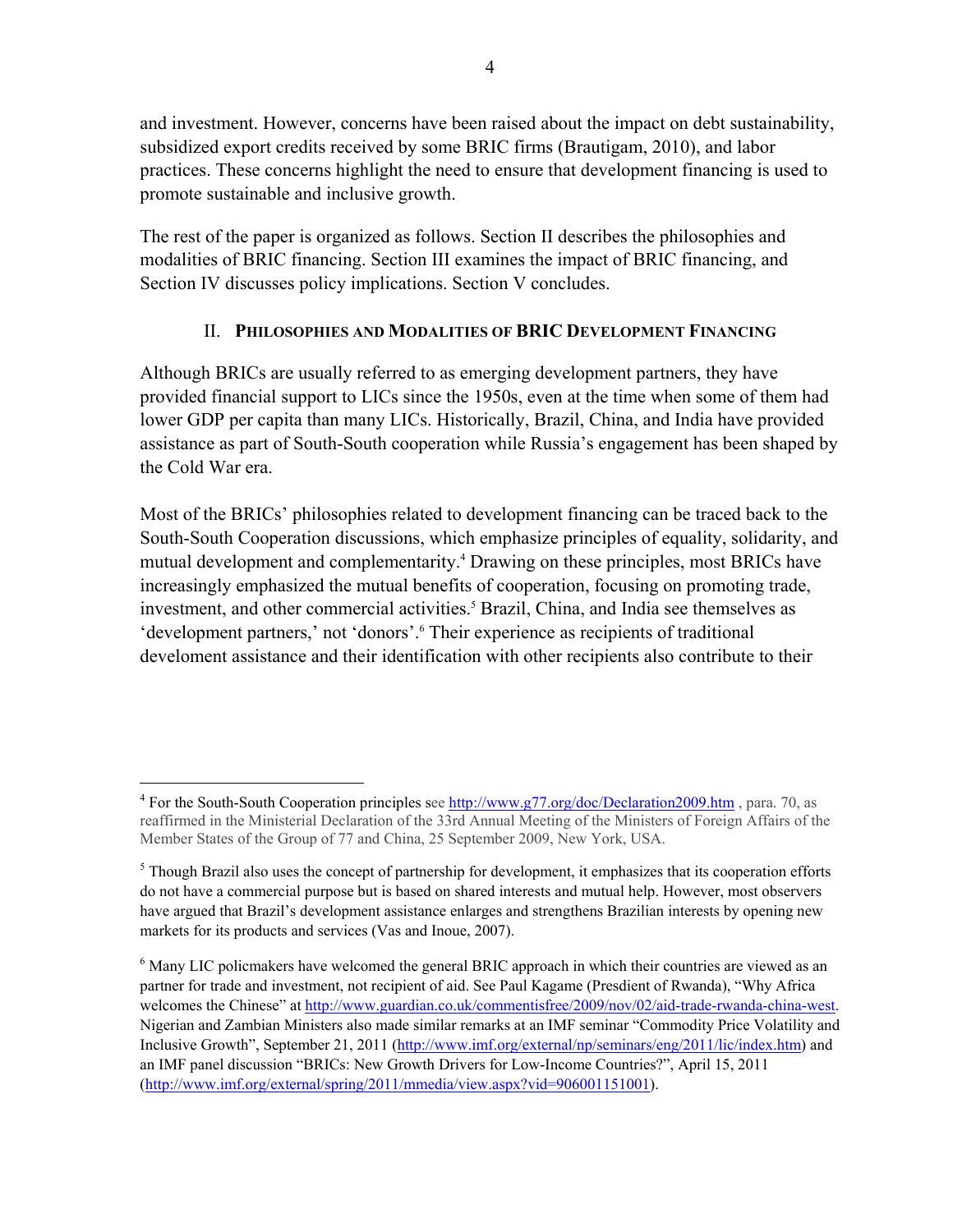sensitivity to the term 'aid'.<sup>7</sup> Indeed, the term is sometimes contentious (e.g., China does not regard itself as providing aid).<sup>8</sup>

In addition, these BRICs do not attach conditions on governance, economic policy and performance, and institutional reforms to their cooperation.

- Conditionality, they argue, would undermine the principle of respecting "national sovereignty" and promoting "solidarity".<sup>9</sup> China, in particular, emphasizes the respect of the national sovereignty (broadly defined to include national economic policies) of the recipient country. Partly reflecting China's own recent development history and its policy of noninterference, it believes that the long-term development of a country is ultimately the responsibility of the recipient and not the development partners' (Schiere, 2010).
- While traditional donors attempt to improve governance by attaching policy conditions to aid, China argues that "tied aid" (i.e., financing that is tied to purchases from the source country) helps circumvent this, lowering the risk of financial mismanagement and misappropriation of funds (see later discussion). Accordingly, China often extends credit lines in a special account where funds are channeled directly to firms (often of Chinese origin) contracted for projects, rather than to entities of the recipient country.
- While conditionality has often been criticized as intrusive and weakening country ownership of reforms, tied aid has reportedly not been able to address concerns about transparency and corruption (e.g., over-invoicing), especially given the general lack of comprehensive, meaningful, and timely statistics (see later discussions).10 This is consistent with findings that there is no significant positive relationship between aid allocations and institutions.<sup>11</sup>

Most of the BRIC development financing is concentrated in the infrastructure sector though there are some differences across BRICs. Chinese and Indian infrastructure financing to

 $<sup>7</sup>$  All BRICs, with the exception of Russia, have been aid recipients and some continue to receive aid from</sup> traditional donors.

<sup>&</sup>lt;sup>8</sup> Brautigam (2010) and Vas and Inoue (2007).

<sup>9</sup> Brautigam (2010); The Reality of Aid Network (2010); and the Smith *et al.,* (2010).

<sup>10</sup> Foster *et al* (2009), Huse and Muyakwa (2008).

<sup>&</sup>lt;sup>11</sup> See Svensson (1999) and Alesina and Dollar (2000). In the case of BRIC financing, Mwase (2011) finds that LICs with weaker institutions tend to receive more BRIC financing, a result possibly reflecting the fact that commodity-exporters and post-conflict countries tend to receive more financing.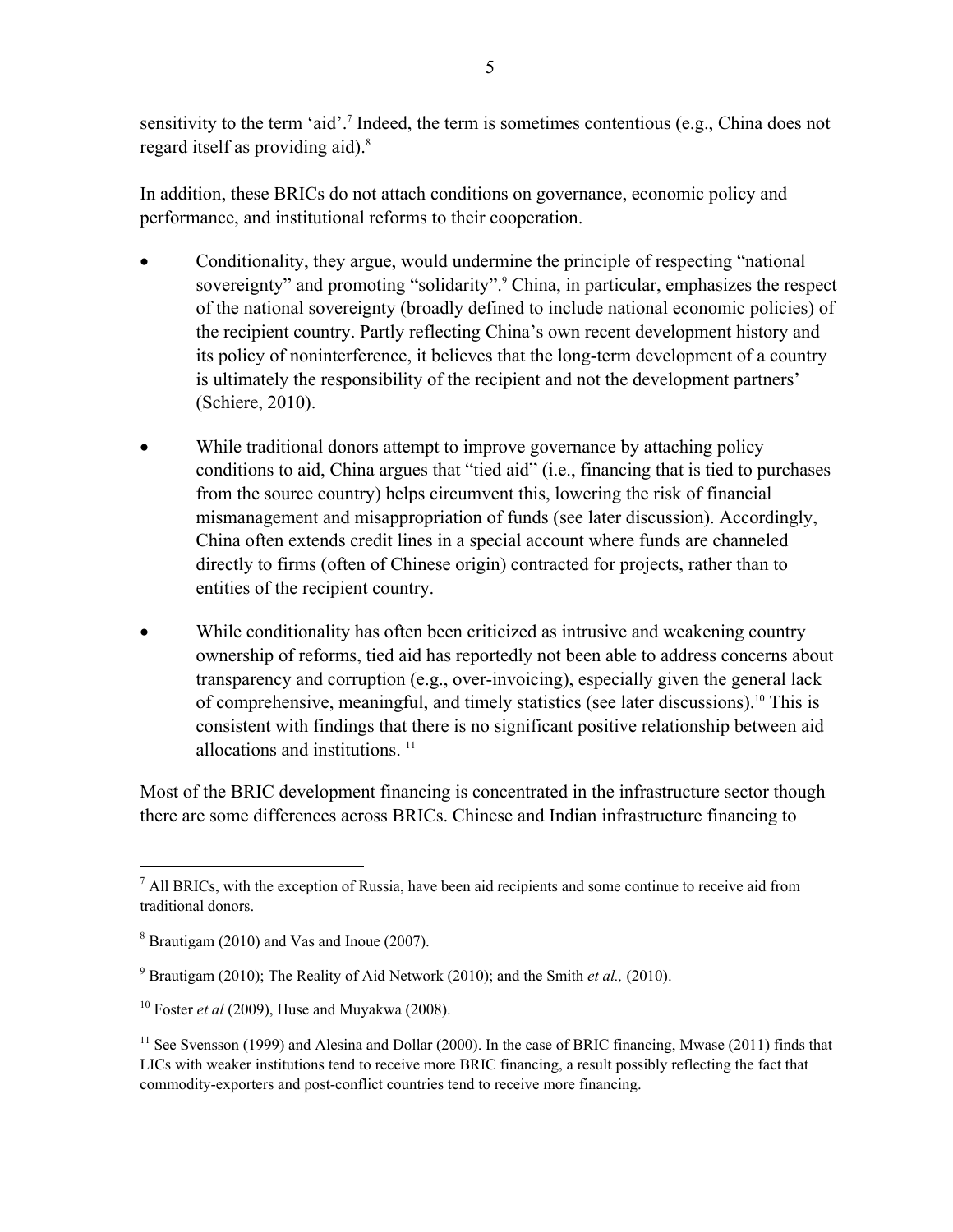Africa alone is now of similar magnitude to that from traditional donors.<sup>12</sup> More recently, there has been a shift toward supporting investment in agricultural development, debt relief, and the expansion of preferential access (FOCAC, 2009; Foster *et al.*, 2009; Infrastructure Consortium for Africa, 2008). BRICs have also provided other support to LICs, including technical assistance, research support, and training, especially in agriculture and health.

- For Chinese financing, "free assistance" (i.e., grants——无偿援助) and interest-free loans are offered mostly for construction of social infrastructure (e.g., stadiums, market squares, medical clinics and schools, and government complexes) while preferential loans and credit lines are provided for productive infrastructure, such as hydropower, water generation, and roads/railways. India's development financing is mostly in the form of grants, loans, and credit lines allocated to the agricultural and infrastructure sectors (electricity, hydropower, and railways).
- In contrast, Brazil and Russia's concessional financing has largely been provided through multilateral channels in the form of budget support (Russia) and project assistance (Brazil). Brazil tends to focus on technical assistance in education, agriculture, and health (Vas and Inoue, 2007). Research for development is a new element of Brazil's development assistance policy. Russia, like traditional donors, tends to focus on social spending to support poverty reduction initiatives. Most of Russia's financing is in the form of grants and debt relief.
- BRIC financing, particularly from China, often complements FDI and comes as part of a "package". Such a package tends to involve multi-year financing including grants, loans, and lines of credit with various participants. These various elements are intended to tackle multiple constraints on development and the "package" can be complex, especially when natural resource reserves are used as collateral. For example, under what has been coined the "Angola Model", Chinese financing is used to build a project, usually an infrastructure project; the project is often contracted to a Chinese company, which sources its supplies from China; a Chinese company acquires rights to a FDI project (e.g., mining), and invests in this project.

The difference in sectoral focus and modalities of financing partly reflects different domestic politics and BRICs' own experience as beneficiaries of aid.

• For traditional donors, the use of public funds for aid is often justified in the home country on the basis of poverty reduction, humanitarian assistance, or social welfare enhancement. Partly in reaction to concerns about aid effectiveness, the DAC donors,

 $12$  The Infrastructure Consortium for Africa (2008) estimates that in 2008 China provided US\$11 billion in infrastructure financing, while traditional development partners and the private sector, respectively contributed US\$13.7 billion and US\$15 billion.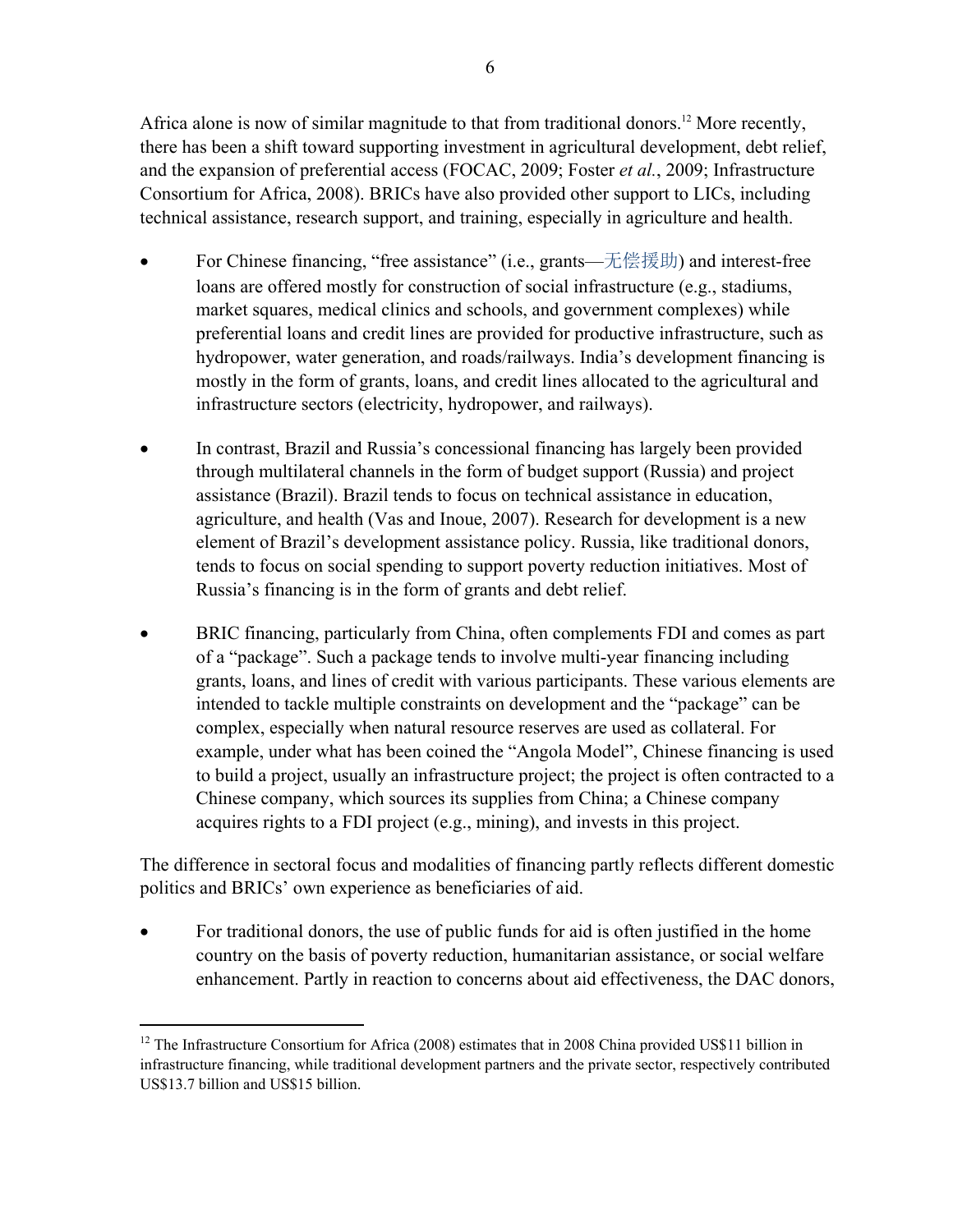in 2001, agreed to virtually untie all aid to least developing countries (LDCs) and have been monitoring progress on this as part of the Paris Declaration (see later discussions). $^{13}$ 

- For India and China, which are still lower middle-income countries—and still receive significant development assistance—the political economy supports mutual benefits that boost growth in India and China as well as recipient countries.14 The sectoral focus of the financing and use of tied aid partly reflects their own experience as recipients of aid: most of the aid the BRICs have received has been for investment projects and has helped alleviate infrastructure bottlenecks and poverty reduction.15 Some BRICs note that there has been an over-emphasis on "social projects" at the expense of building productive capacity and faster poverty reduction in the long run.
- Brazil's development assistance is coordinated by the Ministry of External Relations and follows development priorities established locally by cooperation partners. The provision of external cooperation is often justified as humanitarian assistance and poverty reduction, motivated by the objective of having a more balanced distribution of growth and wealth with its neighbors and countries with close cultural affinity. Brazil emphasizes that it engages in partnerships that can mutually benefit all sides in their development processes, and not for business or market access interests.16

These differences from traditional donors contribute to divergences in the way in which development assistance is delivered and how its effectiveness is assessed. They have also affected how BRICs coordinate with other development partners.

 China, and to some extent India, generally evaluates its assistance using two main yardsticks: cost competitiveness and completion time. The focus is bilateral government-to-government relations and projects tend to have shorter approval time than traditional donors who place greater emphasis on consultation process, <u>.</u>

<sup>&</sup>lt;sup>13</sup> However, Brautigam (2008) notes that although 54 percent of all OECD aid is tied today, this progress is very recent. In 2001 for example, the OECD reported that 92 percent of Italy's ODA was tied and about 68 percent of Canada's. Unlike other BRICs, Russia notes that about 75 percent if its aid is untied.

<sup>&</sup>lt;sup>14</sup> India is the largest recipient of both concessional financing (IDA) and IBRD financing (World Bank, 2010). Rising levels of per-capita income during the 1990s enabled Brazil to complete the transition from a recipient to a provider of development assistance.

<sup>&</sup>lt;sup>15</sup> Reflecting the aid ideology at the time, 80 percent of total lending portfolio of the World Bank during the period 1948–1960 (roughly US\$2.9 billion) was for power and transportation. From the 1950s onwards, Japan signed agreements with India then later China that provided concessional financing, technical training, and necessary equipment in exchange for assured access to important raw materials. According to Chaturvedi (2008), in 1987, almost US\$9 billion in aid was provided by the OECD-DAC members to recipient countries for construction projects, of which 63 percent was tied to purchases from the donor countries.

<sup>&</sup>lt;sup>16</sup> Cooperação Bilateral com América Latina e Caribe (Publication of the Brazilian Agency for Cooperation, June 2, 2006; see http://www.abc.gov.br/noticias/banco\_noticias.asp?id\_Localizacao=3).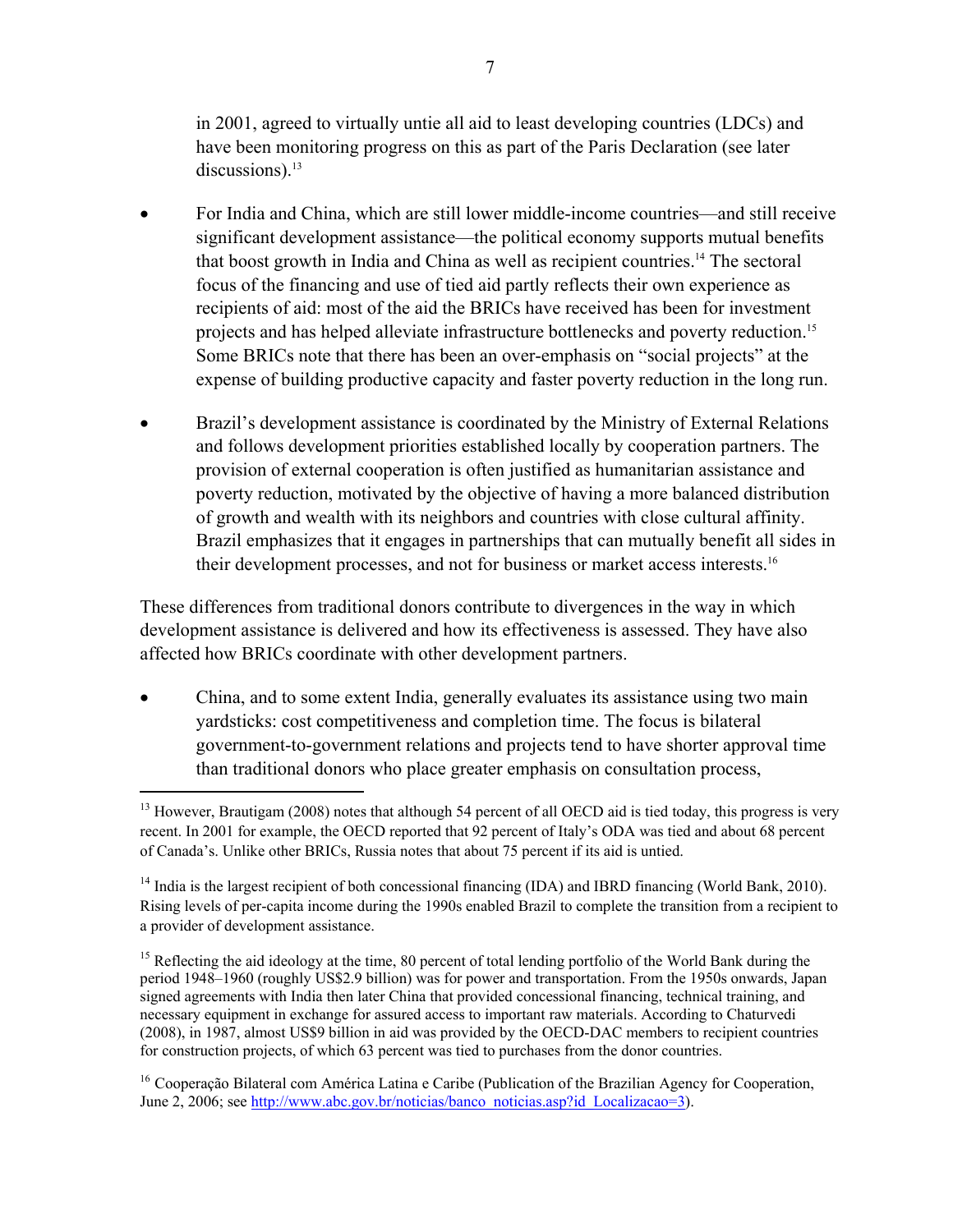feasibility studies and social and environmental safeguards. However, the sustainability of some of these projects, like many OECD-DAC financed projects, have often come under pressure due to lack of maintenance.<sup>17</sup>

- Russia and Brazil, like the traditional donors, prefer to coordinate positions with civil societies and other stakeholders to foster broad national ownership of policies. Traditional donors have increasingly emphasized the importance of channelling aid through the budget of the recipient country, to avoid competition and duplication and to build governance standards.<sup>18</sup> Toward this end, traditional donors are now paying more attention to budget controls and internal audit and procurement standards (Easterly *et al.*, 2004; Roodman, 2006; and Schiere, 2010).<sup>19</sup>
- The traditional donors have emphasized the importance of harmonization and coordination to improve aid effectiveness and efficiency. Through the Paris Declaration and Accra Agenda for Action, the traditional donors have committed to a framework for development assistance involving country-owned systems (for recipients), the untying of aid and reducing the number of project implementation units, noting that weaknesses in these areas contributed to aid ineffectiveness in the 1980s. While all BRICs have "endorsed" the Paris Declaration, most of them perceive that their endorsement of the Paris principles is in their capacity as recipients of aid (Chaturvedi, 2008). BRICs and other emerging donors have argued that the current multilateral system (including their limited voice) is not configured to provide sufficient incentives for them to engage in it.

The differences have also led to divergences in the concept of debt sustainability and debt relief between some BRICs and traditional donors.

 $17$  China argues that maintenance, just like long-term development, is the responsibility of the recipient. Similarly, traditional donors and multilateral development agencies are also reluctant to provide funding for maintenance, as the implied infinite financing would create a moral hazard problem.

<sup>&</sup>lt;sup>18</sup> There has been a significant increase in disbursement of aid as budget support to least developed countries from US\$2 billion in 2002 to US\$3.9 billion in 2009, but as a proportion of aid to LDCs, budget support has actually declined from 12 percent to 9.1 percent in 2009. (Disbursement data are not available prior to 2002). Moreover, even in LDCs that receive a sizeable amount of aid as budget support, the shares are still relatively low. Specifically, eight LICs received nearly a fifth or more of their aid as budget support in 2009 (Burkina Faso 23 percent, Democratic Republic of Congo 33 percent, Guinea Bissau 22 percent, Mozambique 23 percent, Rwanda 18 percent, Sierra Leone 19 percent, Tanzania 32 percent, and Zambia 37 percent). LDCs with the lowest shares of budget support include post-conflict economies partly reflecting donor concerns about disbursing directly to these governments' budgets (DCF, 2011).

<sup>&</sup>lt;sup>19</sup> The traditional development partners are not a homogenous group, some countries are not altogether supportive of budget support.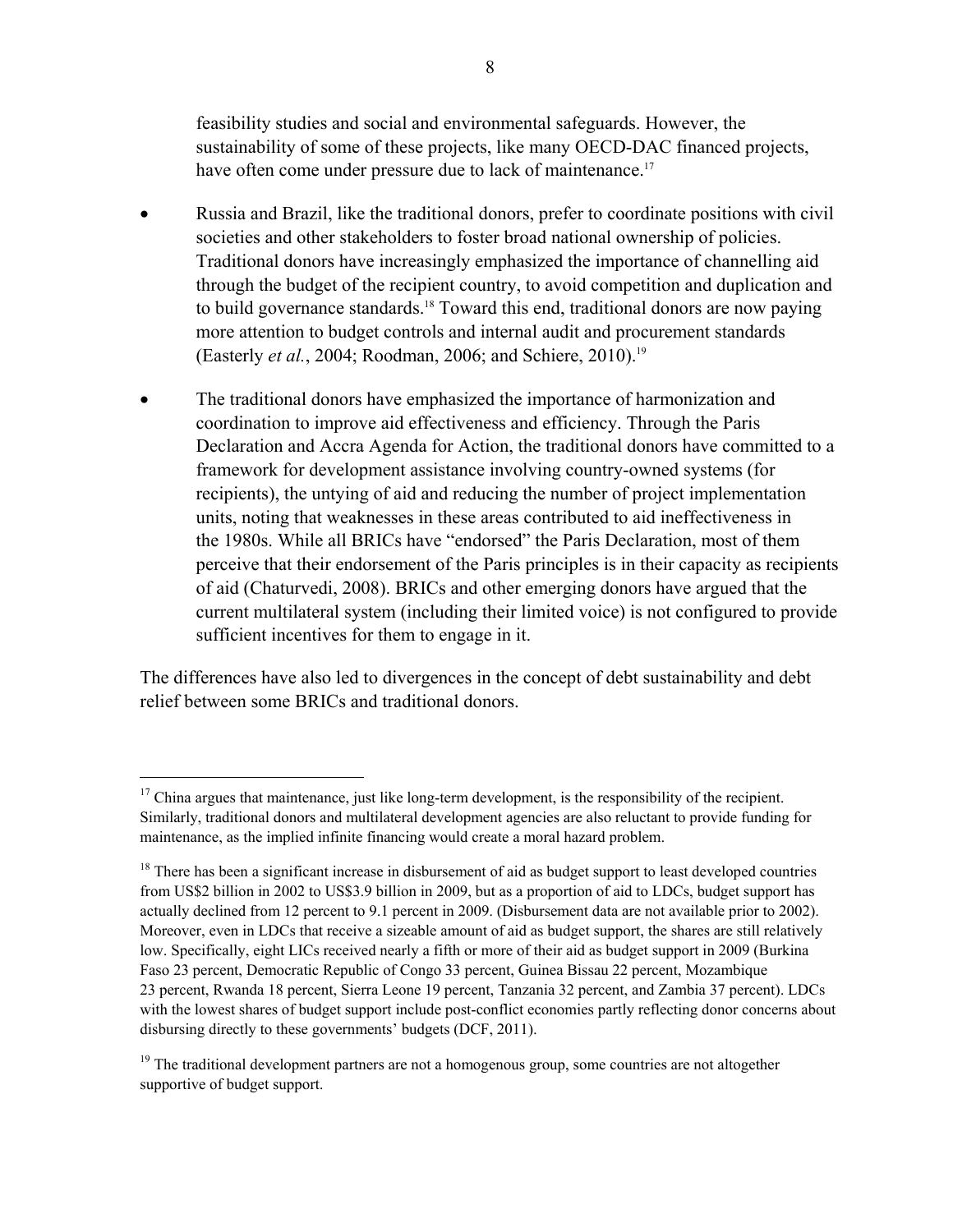- China and India generally focus on a project's economic viability while traditional partners emphasize long-term debt sustainability at the economy-level (Anshan, 2007b, Reisen and Ndoye, 2008). China makes a distinction between productive and nonproductive investments; the latter are generally financed through grants while the former generally by loans. The Chinese authorities argue that loans for productive investments are expected to repay themselves, as they are selected based on project-by-project feasibility studies that identify those that are highly profitable. For example, a loan to support railway investment would be expected to increase the recipient's ability to repay loans. In contrast, traditional partners pay more attention to debt sustainability at the macroeconomic level, often based on the results of the IMF/World Bank Debt Sustainability Analysis, which also takes into account the recipient's ability to repay based on fiscal revenue that the project would generate. More recently, some Chinese officials have acknowledged the importance of taking into account macroeconomic linkages but argued that the IMF and World Bank often underestimate investment-induced growth, noting that higher investment is critical for LICs to achieve high and sustainable economic growth (see Li, 2008 and 2007).
- Whilst BRICs have provided debt relief, they have generally, with the exception of Russia, used their own frameworks. Russia is a member of Paris Club and has agreed to provide debt relief under the HIPC framework for eligible countries while Brazil and India participate on a case-by-case basis.<sup>20</sup> China has provided debt relief independently, albeit often in parallel with the HIPC Initiative, including nonconditional debt cancellation to some countries that were pre-decision point with weak governance and macroeconomic instability.<sup>21</sup>

Development financing flows from BRICs, like traditional donors, are largely driven by natural resources, proximity, and cultural-language ties.<sup>22</sup> Some of the largest financing

<sup>&</sup>lt;sup>20</sup> Brazil is an associated member of Paris Club and participates in some negotiation sessions. India announced, in June 2003, its intention to write off all nonexport credit claims on HIPCs, but several agreements remain unsigned.

<sup>&</sup>lt;sup>21</sup> Brautigam and Gaye (2007) and Sautman and Hairong (2009) note that China regularly cancels African loans, usually extended at zero interest, without questionable conditionalities required by OECD-DAC donors. In some cases, China has provided debt relief that exceeds the HIPC initiative. During the FOCAC meeting in 2000, China announced a debt write-off of RMB 10.9 billion that was owed by 31 African HIPC countries and LDCs. In 2005, it was announced that all zero-interest loans to HIPCs that was overdue by end-2004 would be either written off or forgiven. As a part of the Beijing Action Plan, China has pledged to write off the interestfree loans due end-2005 of all African HIPC countries which have diplomatic relations with China (Huse and Muyakwa, 2008; FOCAC, 2000; and IDA&IMF, 2007). It has not cancelled debt for three HIPCs (Burkina Faso, São Tomé and Principé, and The Gambia) that switched diplomatic recognition to the Taiwan Province of China during the 1990s (Brautigam, 2010).

 $22$  See Mwase (2011) for an empirical assessment of the determinants of BRIC financing flows to LICs.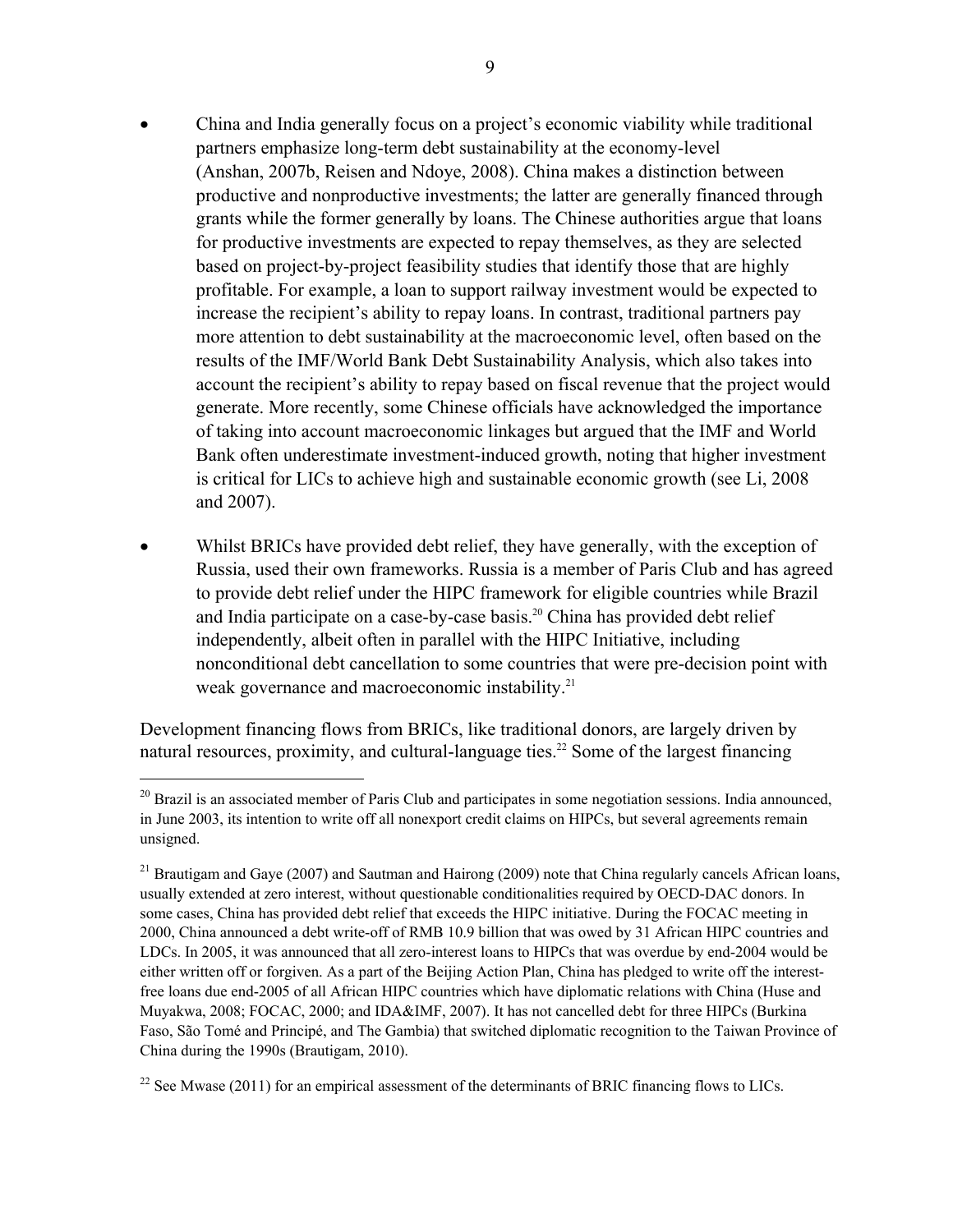flows, in absolute terms, to Africa from BRICs are in countries with natural resources. This pattern is similar to that of traditional donors. Flows from Brazil to LICs are heavily concentrated in Portuguese-speaking countries, reflecting shared colonial ties bolstered by cultural and historical affiliations.<sup>23</sup> Similarly, Russia provides a sizable share of its financing to neighboring former Soviet economies. Most of India's assistance is provided to neighboring countries. China's financing is much more diverse. In Africa, it spreads to all countries except Swaziland, which still maintains diplomatic ties to Taiwan, Province of China. However, nearly 70 percent of China's infrastructure financing in Africa is reportedly concentrated in four countries (Angola, Nigeria, Ethiopia, and Sudan), all of which have oil fields (Lum *et al.,* 2009). Empirical evidence indicate that linguistic and colonial ties influence the allocation of OECD aid and that proximity to the OECD donors enhances the share of aid a country receives (Round and Odedokun, 2004).

Philosophical differences between traditional donors and some BRICs contribute to differences in concepts and thus estimates of BRIC development assistance. Most BRICs include all development support (including loans that have below-market interest rates) that is designed to help countries grow, while the OECD definition excludes nonconcessional assistance.24 Whilst an important share of traditional donors financing is humanitarian assistance, this is excluded in China's development assistance data as it is considered a "stopgap" measure to prevent excessive suffering as opposed to development (Davies *et*  al., 2008, 2010).<sup>25</sup> Estimates of BRIC "aid" and comparisons with traditional donors therefore need to be treated with caution as the limited BRIC data that is provided is not readily comparable with DAC data.

There is a general lack of comprehensive, meaningful, and timely statistics by both BRICs and recipient countries. Different reasons have been given for the lack of data. For China, for example, the political sensitivity of helping LICs while China has a large poor population and the Chinese culture of not publicizing a debtor's details is cited (Brautigam, 2010). However, discussions with recipients suggest that they too are often not fully apprised of the terms of the financing.

BRICs' development assistance programs are implemented through a range of different agencies. This appears to reflect the evolving nature of their programs. The key

<sup>&</sup>lt;sup>23</sup> The target countries defined primarily by Brazil's foreign policy priorities (including non-LICs) have been identified as Mercosur countries in South America, the Portuguese-Speaking Community of Countries (CPLLP) (Angola, Guinea Bissau, Cape Verde, Mozambique, and East Timor), and African countries such as Nigeria.

 $24$  For example, most of the Chinese and Indian cooperation is 'in kind' but there is no standard accounting framework to capture this flow (Wang, 2007). In addition, there is also potential for some downward bias when comparing with ODA as some BRICs (e.g., China) do not include the entire face value of a concessional loan but only reflect the grant component.

 $25$  Chinese humanitarian assistance is managed by the Ministry of Social Welfare.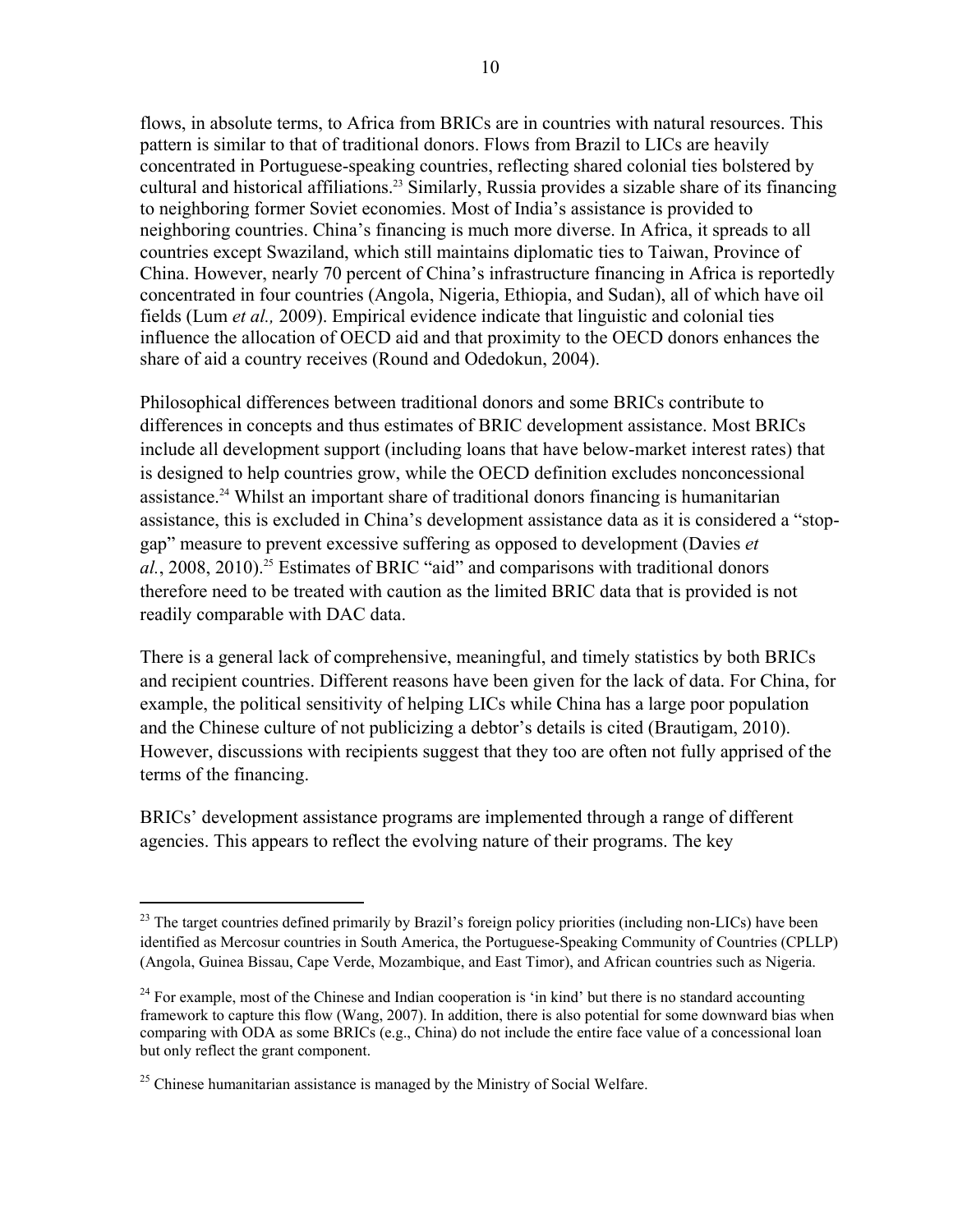characteristics and modalities of BRIC financing, along with various agencies that are responsible for policies and program implementation, are summarized in Box 1.

- China has three central institutions that are involved in development assistance—the Ministry of Commerce (MoFCoM), China Exim Bank, and the Ministry of Foreign Affairs (Brautigam, 2010; and Chaturvedi, 2008).<sup>26</sup> MoFCoM in general takes the lead on China's official assistance policy. China's EXIM bank and the China Development Bank (CDB) provide preferential/concessional loans and export credits for the purchase of Chinese goods and services.<sup>27</sup> The Ministry of Finance allocates donations to multilateral organizations and manages debt cancellation. Over 20 line ministries, state-owned banks, and other agencies are also involved in administering development assistance activities often without central coordination.<sup>28</sup>
- The Indian government announced, in 2007, that it would set up a lead agency to coordinate development cooperation—the India International Development Cooperation (IIDC). From an organizational perspective, the Ministry of External Affairs (MEA) no longer has a monopoly on all instruments of aid policy whilst the influence of the Ministry of Commerce in aid allocation has grown (Chaturvedi, 2008). Various ministries and institutions would be also represented in the IIDC, including the Ministry of External Affairs (MEA).<sup>29</sup>
- Brazil has a dedicated agency (the Brazilian Cooperation Agency (ABC)) for development cooperation that is housed in the Ministry of External Relations (MRE). The MRE is responsible for articulating the actions of the ministries engaged in development assistance (in particular, Ministries of Education, Health, Agriculture, and Science and Technology) to ensure they are in line with foreign policy priorities. The role of the ABC is to negotiate, promote, and monitor the Brazilian government's technical cooperation projects and programs.30 The ABC controls three forms of

 $\overline{a}$ 

 $^{29}$  MEA still has various institutional arrangements under its wings, such as the Indian Technical and Economic Cooperation (ITEC), Aid to African countries through Special Commonwealth Assistance Program for Africa (SCAAP), Bilateral Aid to neighboring and other developing countries (Vijava *et al.,* 2009).

 $30$  While the agency is guided by core principles, it does not always adhere to foreign policy priorities (Vas and Inoue, 2007).

<sup>&</sup>lt;sup>26</sup> The State Council (China's cabinet, headed by the premier) has an oversight role for development assistance. It approves the annual development assistance budget, any grants of cash above US\$1.5 million, all aid projects above 100 million RMB (about US\$12.5 million), assistance to "politically sensitive countries" and any requests to exceed the annual plan for foreign assistance (Brautigam, 2010).

 $27$  EXIM bank is the dominant lender. CDB accounts for only 21 percent of total loans to developing countries (Gu, 2007).

<sup>&</sup>lt;sup>28</sup> The Forum on China-Africa Cooperation, for example, is driven by the MoFCoM—which is in charge of facilitating grants and loans to African countries—and is supported by the Ministries of Finance and Foreign Affairs and embassies in African countries.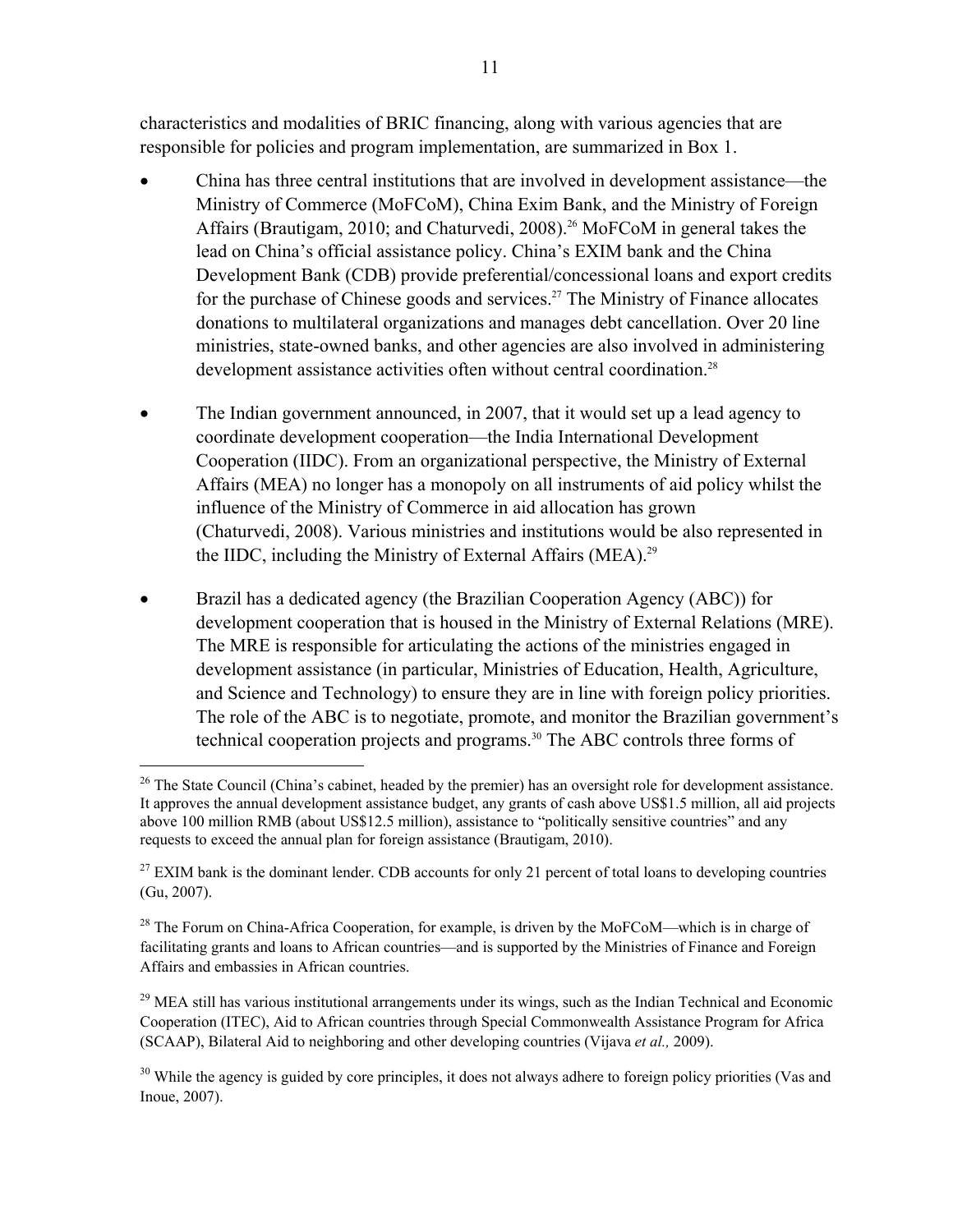international cooperation: programs for technical cooperation in developing countries (TCDC), bilateral, and multilateral technical cooperation. Several Brazilian organizations are engaged in TCDC as project implementers.

|                   | <b>Brazil</b>                                                                                          | <b>Russia</b>                                                                                | India                                                                                                                                | China                                                                                                                                        |  |
|-------------------|--------------------------------------------------------------------------------------------------------|----------------------------------------------------------------------------------------------|--------------------------------------------------------------------------------------------------------------------------------------|----------------------------------------------------------------------------------------------------------------------------------------------|--|
| Key<br>agency     | <b>Brazilian</b><br>Cooperation<br>Agency (ABC)                                                        | Department of<br><b>International Finance</b>                                                | Indian International<br>Development Cooperation<br>Agency (IIDCA) was proposed<br>in 2007 but has not been<br>established.           | No such agency yet, but discussions<br>to establish one are continuing.                                                                      |  |
| Key<br>Ministry   | Ministry of External<br>Relations                                                                      | Ministry of Finance and<br>Ministry of Foreign<br>Affairs.                                   | Department of Aid in Ministry of<br>Ministry of External Affairs<br>Commerce<br>(MEA)                                                |                                                                                                                                              |  |
| Other<br>Agencies | EMBRAPA,<br>FIOCRUZ,<br><b>FARMANGUINHO</b><br>S, SENAI,<br>SEBRAE, CAPES,<br>FINEP, CNP.              | Federal Executive<br>Authorities.                                                            | EXIM Bank, Indian Council for<br>Cultural Relations, and other<br>respective Ministries                                              | Ministry of Finance, Ministry of<br>Foreign Affairs; Exim Bank; China<br>Development Bank and other<br>agencies.                             |  |
| Form              | Loans and grants                                                                                       | Mostly grants (to<br>international IDA funds<br>and programs) and debt<br>relief.            | Grants, credit lines, interest-free<br>loans and other concessional<br>and nonconcessional loans                                     | Grants, credit lines, interest-free loans<br>and other concessional and<br>nonconcessional loans                                             |  |
| Modality          | Mostly through<br>multilateral<br>channels. Co-<br>financed projects<br>and technical<br>assistance    | Mostly through<br>multilateral channels in<br>the form of untied<br>voluntary contributions. | Mostly project-oriented with the<br>exception of Bhutan, Nepal and<br>Afghanistan, debt cancellation,<br>and humanitarian assistance | Mostly projects, in-kind, technical<br>cooperation and debt relief.                                                                          |  |
| Official<br>aim   | South-south<br>cooperation;<br>mutual economic<br>development, and<br>strengthen cultural<br>relations | <b>Sustainable Poverty</b><br>Reduction                                                      | South-south cooperation,<br>regional stability and access to<br>markets and resources, and<br>strengthen cultural relations          | South-south cooperation and access to<br>markets and resources                                                                               |  |
| Country<br>focus  | Latin America and<br>African countries<br>(especially<br>Lusophone)                                    | Mostly CIS countries, (in<br>particular, Kazakhstan<br>and Kyrgyzstan).                      | Immediate neighborhood (e.g.,<br>Afghanistan, Bhutan, Burma<br>and Nepal), and Africa                                                | Widespread though large amounts<br>concentrated in a few countries                                                                           |  |
| Sector            | Mostly agriculture,<br>education and<br>health.                                                        | Mostly general budget<br>support.                                                            | Grants mostly rural<br>development, education, health,<br>technical cooperation, loans for<br>infrastructure and disaster relief.    | Mostly energy, transport and<br>communications, but also construction<br>of schools and hospitals, and prestige<br>projects (e.g., stadiums) |  |

| Box 1. Key Characteristics of BRIC Financing |  |  |
|----------------------------------------------|--|--|
|                                              |  |  |

Source: Chaturvedi, 2008; Vijava *et al.,* 2009; Kragelund, 2010; The Reality of Aid Network, 2010; Russian Authorities, 2006, and Russia's G8 Presidency, 2006.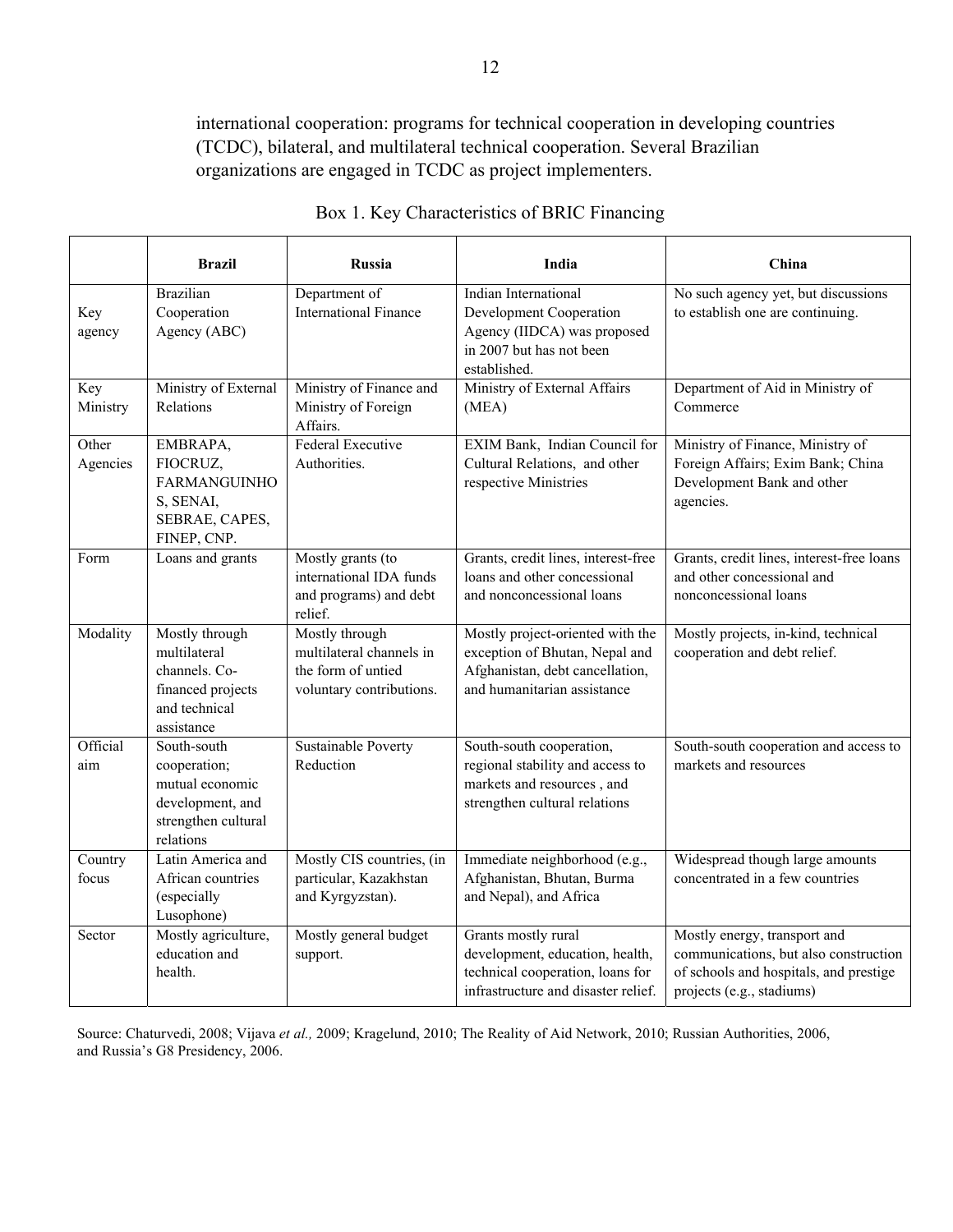### III. **IMPLICATIONS OF BRIC FINANCING**

Given the lack of data, it is difficult to quantify the macroeconomic impact of recent BRIC scale-up in financing. We therefore provide a qualitative analysis of the potential impact.

The scaling up of public investment associated with most BRIC financing is likely to have large positive growth effects.

- BRIC financing could help many LICs address their infrastructure deficits. The World Bank estimates that Sub-Saharan Africa (SSA) requires in excess of US\$93 billion per year—about 15 percent of the region's GDP or for SSA LICs, 22 percent of GDP—for infrastructure to begin reaching the level of other developing countries in Asia and Latin America (Foster and Briceño-Garmendia, 2010; Calderon, 2009; Freemantle and Stevens, 2010). Aid commitments from traditional donors would not be sufficient to meet these financing needs partly given the scale of the financing required and the recent focus of many bilateral donors on social sectors. Though some LICs have been able to borrow internationally, most continue to experience difficulties in accessing capital markets and have very low domestic savings.
- Indeed, BRIC financing has played an important role in alleviating infrastructure bottlenecks in many LICs and should help them tap their natural resources.<sup>31</sup> A number of studies note the benefits of such financing—for example, it has resulted in a 35 percent improvement in electricity supply (including 6,000 megawatts of hydropower), a 10 percent increase in rail capacity and reduced the price of telephone services (Foster *et al.* 2009; Onjala, 2008). At least 35 countries in SSA, for example, have benefited from or are actively discussing Chinese infrastructure finance (Doemeland *et al.*, 2010).
- Empirical studies suggest that these improvements could boost growth. Two recent surveys of the empirical literature (Agénor *et al.* (2006) and Straub (2008)) conclude that the majority of studies, covering a broad range of countries, find that the stock of infrastructure assets has a positive impact on the rate of economic growth, with the largest impact coming from telecommunications, roads, and electricity networks. For SSA, the World Bank estimates that increasing the stock and quality of infrastructure to Mauritius' level would have a growth payoff of 2.3 percent a year, with most of this coming from more—rather than better—infrastructure (Calderon, 2009).
- The scaling up of investment could also improve external competitiveness by raising productivity. The aid literature has noted that surges in aid flows could have adverse

 $31$  Collier (2010) notes that the lack of appropriate infrastructure has been a key reason why natural resources in SSA countries are left relatively untouched by traditional investors.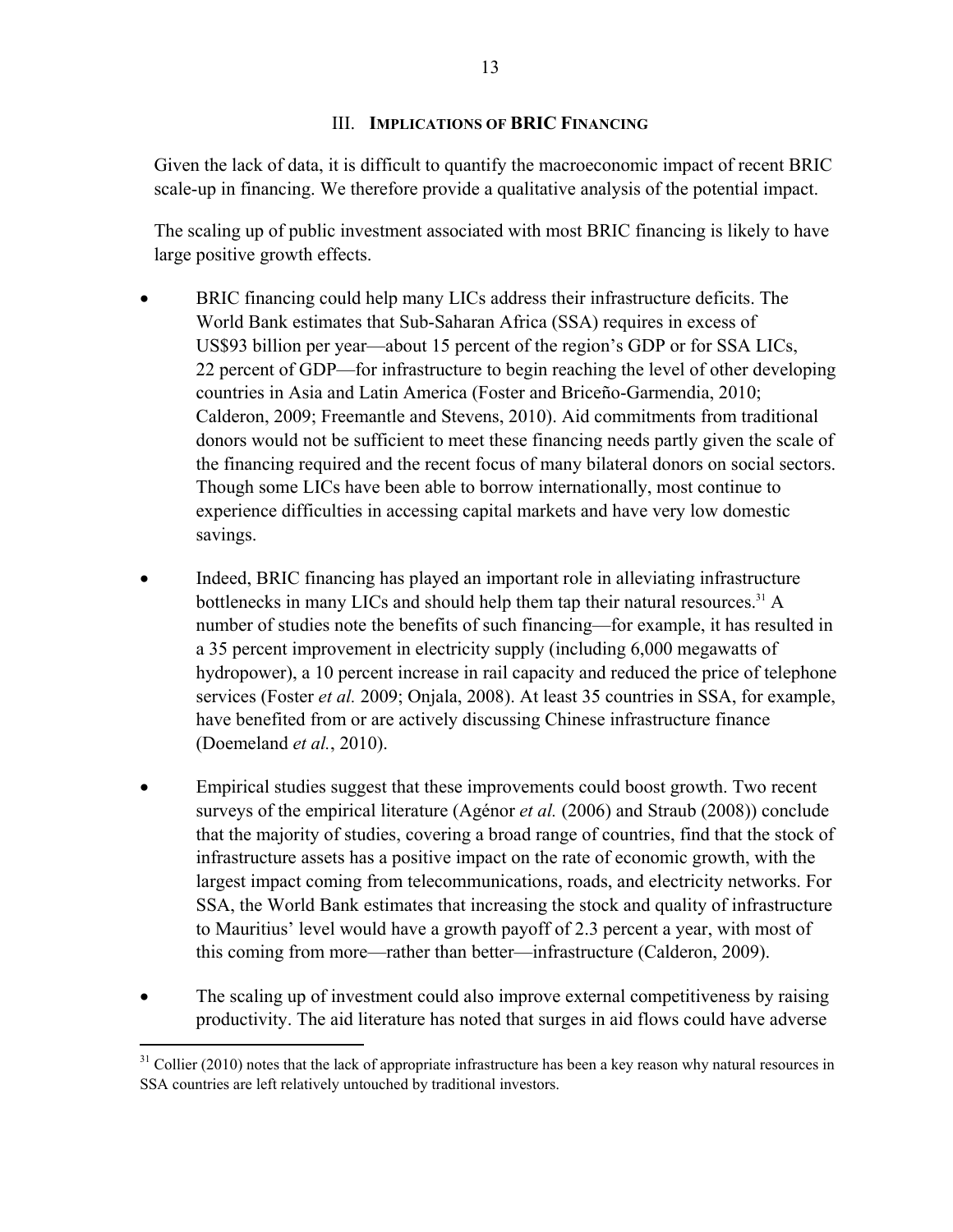effects on export competitiveness—raising demand for nontradables and inducing inflationary and appreciation pressures.<sup>32</sup> However, to the extent that BRIC financing of infrastructure reduces the domestic costs of production and increases the productivity, there could be positive supply side effects that could improve export competitiveness. 33 For example, an improved road network coupled with investments in agriculture would be expected to have a large positive impact on agricultural exports. Adam and Bevan (2006) find that beyond the short-run—when demand-side Dutch disease effects are present—public infrastructure investment that generates a productivity bias in favor on nontradable production delivers the largest aggregate return to aid. $34$ 

- BRIC financing can help strengthen regional trade linkages. For instance, the rehabilitation of the Benguela railway line should facilitate trade between Angola, the Democratic Republic of Congo and Zambia, and exports from the mineral belt of Congo and Zambia; and the building of rail and port facilities in Liberia may facilitate the export of iron ore in both Liberia and Guinea.
- The strong focus of BRIC financing in improving access to trade and natural resources has been associated with a sharp increase in trade flows and foreign direct investment between LICs and BRICs (Mlachila and Takebe, 2011; Riad, forthcoming). Moreover, even Russia, which has substantial mining resources, has seen a surge in bilateral Russia-Africa trade.<sup>35</sup> Indeed, in the context of the recent global contraction, LICs exporting to fast-growing emerging countries are expected to have a stronger trade-pull recovery than those whose exports depend more on

 $32$  Empirical evidence has been somewhat mixed. Rajan and Subramanian (2008) and Prati and Tressel (2006) find substantial real exchange rate appreciation effects using large cross-country panels. However, Nyomi (1998) and Sackey (2001) find that aid inflows lead to real exchange rate depreciation in Tanzania and Ghana, respectively (even in the short-run). This suggests that in some countries the offsetting productivity effects kick in very quickly. Atingi-Ego (2005) suggests that these findings could be driven by excess capacity in the nontradable sector which offset the impact of increases in demand on prices.

<sup>&</sup>lt;sup>33</sup> Some recent studies find no evidence that trade between China and Africa has improved total factor productivity in Africa and argue that such trade can make Africa worse off (Elu and Price, 2010; Geda and Meskel, 2008; and Githinji, 2010). There are considerable methodological and data challenges in such research. For example, regressing firm-level productivity on country-level trade with China overlooks many other factors that may affect firm-level productivity and it is not obvious that the results have any economy-wide welfare implications.

<sup>&</sup>lt;sup>34</sup> Increased productivity in nontraded goods sector can offset the standard relative price effect, at least in the steady state, and investment in the traded goods sector can offset any remaining contractionary effect there. It remains an empirical question how long it takes to reach the steady state, how much real appreciation there is before the steady state is attained, and how much of a productivity loss there is during the transition period.

<sup>&</sup>lt;sup>35</sup> Exports to Russia have come mainly from North Africa (mostly fruits), West Africa (Guinea and Ivory Coast's aluminum and cocoa), and South Africa (iron and fruits), (Freemantle and Stevens, 2009).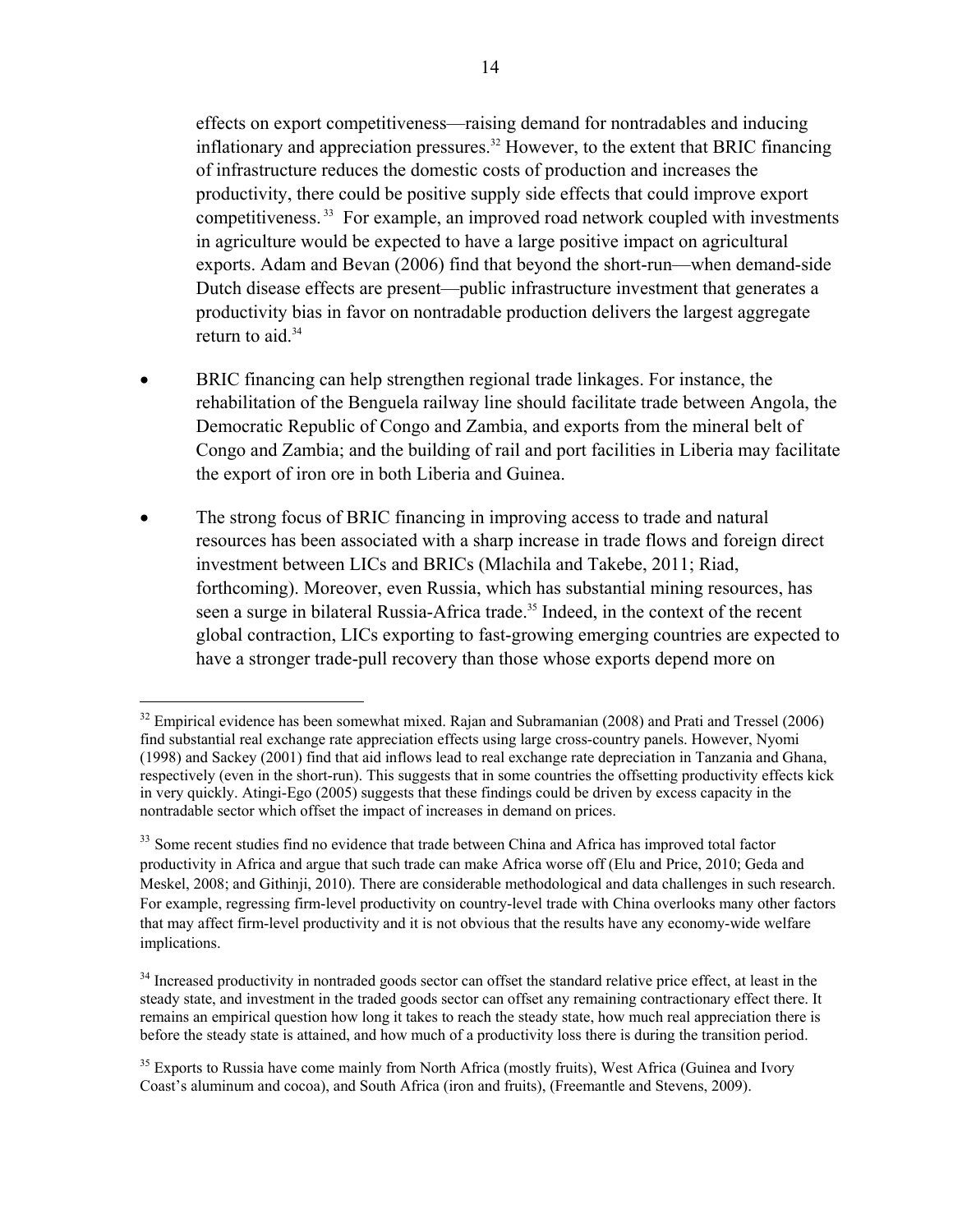advanced-economies' demand (IMF, 2010). More generally, Samake and Yang (2011) find significant growth spillovers from BRICs to LICs both through direct channels (such as bilateral trade) and indirect channels (such as global commodity prices).

 BRIC assistance has been by and large complementary to aid from traditional donors. The different sectoral concentration of BRICs and traditional donors could help LICs obtain both critical financing for infrastructure as well as aid for poverty alleviation.

While BRIC financing has generated significant economic benefits for LICs, it also poses challenges that call for better economic management to minimize the associated risks and expand future benefits.

- A key challenge for LICs in managing their engagement with BRICs is to ensure sustainable debt in the long run, avoiding a repeat of past debt problems. Both LICs and BRICs need to take a prudent approach in evaluating the impact of increased financing on growth and debt burdens. While high project returns are essential to ensure debt sustainability at the macroeconomic level, they do not automatically lead to sufficient fiscal revenue to repay the associated debt. With their recent scaling up of lending, BRICs are no longer marginal players and it would be in their own interest, as well as those of recipient countries, to pay greater attention to the macroeconomic impact of financing on recipient countries. At the same time, any debt sustainability analysis, such as that undertaken by the IMF and World Bank needs to adequately take into account the impact of lending on growth as well as debt accumulation. Inadequate appreciation of the growth impact would deprive LICs of much needed investment for growth and poverty reduction while failures to assess the impact on the overall debt situation could risk long-term macroeconomic stability. For such an approach to be effective, there is a need for greater transparency on debt data, both by the BRICs and recipient countries.
- LIC-BRIC engagement could increase the risk of some LICs' long-term resource dependence though natural resources can also be used as lynchpin for growth. These LICs face a dilemma: while they would like to see better terms of trade resulting from higher commodity prices, the associated real exchange rate appreciation could reduce the competitiveness of noncommodity exports. Goldstein *et al.* (2007) argue that the emergence of China and India has reinforced Africa's comparative advantage in the production of resource-based commodities and the continent now runs a greater risk of falling into a commodity trap.<sup>36</sup> Yang  $(2011)$ , however, emphasizes that reliance on

<sup>&</sup>lt;sup>36</sup> It is worth noting that many African countries are net commodity-importers and are worse off from higher commodity prices. It is not clear that these countries would now have a better chance to diversify into noncommodity exports, at least in the short run.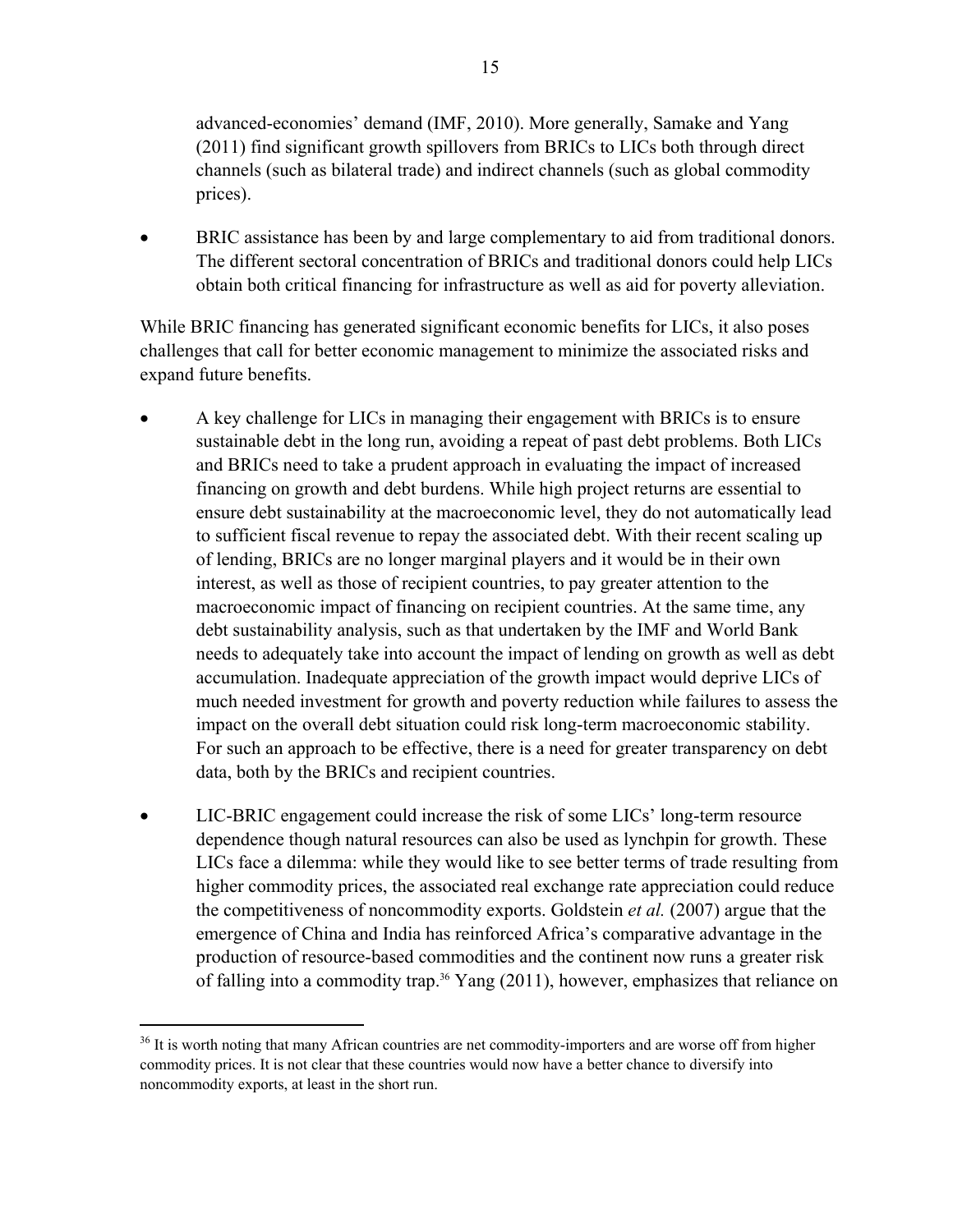natural resources is often a phase of development process that many developing countries have been through and that the way forward is to make best use of such resources to lay foundation for sustained, diversified growth.

- Some BRIC export credits could create a nonlevel playing field with BRIC firms being able to access financing at significantly lower cost through subsidized export buyer credits to the detriment of local manufacturers (Brautigam, 2010). The entrance of BRIC firms has increased competition in LICs and benefited the consumers and intermediate input users, partly reflecting their lower production costs (Tull, 2006). There is concern, however, that such competition has been associated with closure of some indigenous manufacturing companies in Africa (De Lorezo, 2007).<sup>37</sup> To the extent that the lower costs reflect the impact of concessional export buyer credits this could be perceived as export subsidy protecting the donor's firms at the expense of the local firms and external competitors from other countries (World Bank, 1991). For example, the China-Africa Development Fund (CADF) was set up to assist Chinese enterprises and entrepreneurs to invest in Africa. Whilst this could stimulate investment in Africa, it could create an unlevel playing field with African investors.<sup>38</sup>
- Concerns over labor practice are becoming an important issue and could fuel discontent in communities that see limited benefits to local employment and the economy (Anshan, 2007a). For example, the use of Chinese labor, rather than local workers in China-sponsored projects in Angola, Ethiopia, Sudan, Namibia, and Zambia has been criticized locally (Alden, 2005, Kiala, 2010). There is concern that the Chinese model for infrastructure development in Africa limits employment opportunities for locals (Kiala, 2010), and to the extent that a significant share of labor in BRIC projects is imported, the direct benefits for the local population are reduced. Data on labor usage in the recent projects is limited but early indications point to very diverse practices and experiences, with some Chinese construction companies in countries like Tanzania reporting about 80 percent of employment going to local communities whilst those in post-conflict countries (e.g., Angola and Sierra Leone) reporting much lower levels due to the lack of available skilled manpower (King, 2006). From the perspective of some BRICs, they often see local regulations as impediments to hiring local workers, and under-developed skills as making local workers more expensive than imported workers (Foster, 2009). They argue that expectations of local wages should be in line with labor productivity to ensure viable investment. The Chinese authorities note that their history of engagement with LICs demonstrates their willingness to utilize local labor—e.g., the

<sup>&</sup>lt;sup>37</sup> De Lorezo (2007) notes that Chinese competition has had an adverse impact on African enterprises and exports; in Nigeria, imported textiles have forced local factories to close.

<sup>&</sup>lt;sup>38</sup> CADF's direct capital and other domestic companies' investments facilitated by it accounted for more than 30 percent of the country's combined investments in Africa during 2009. The CADF is government-backed.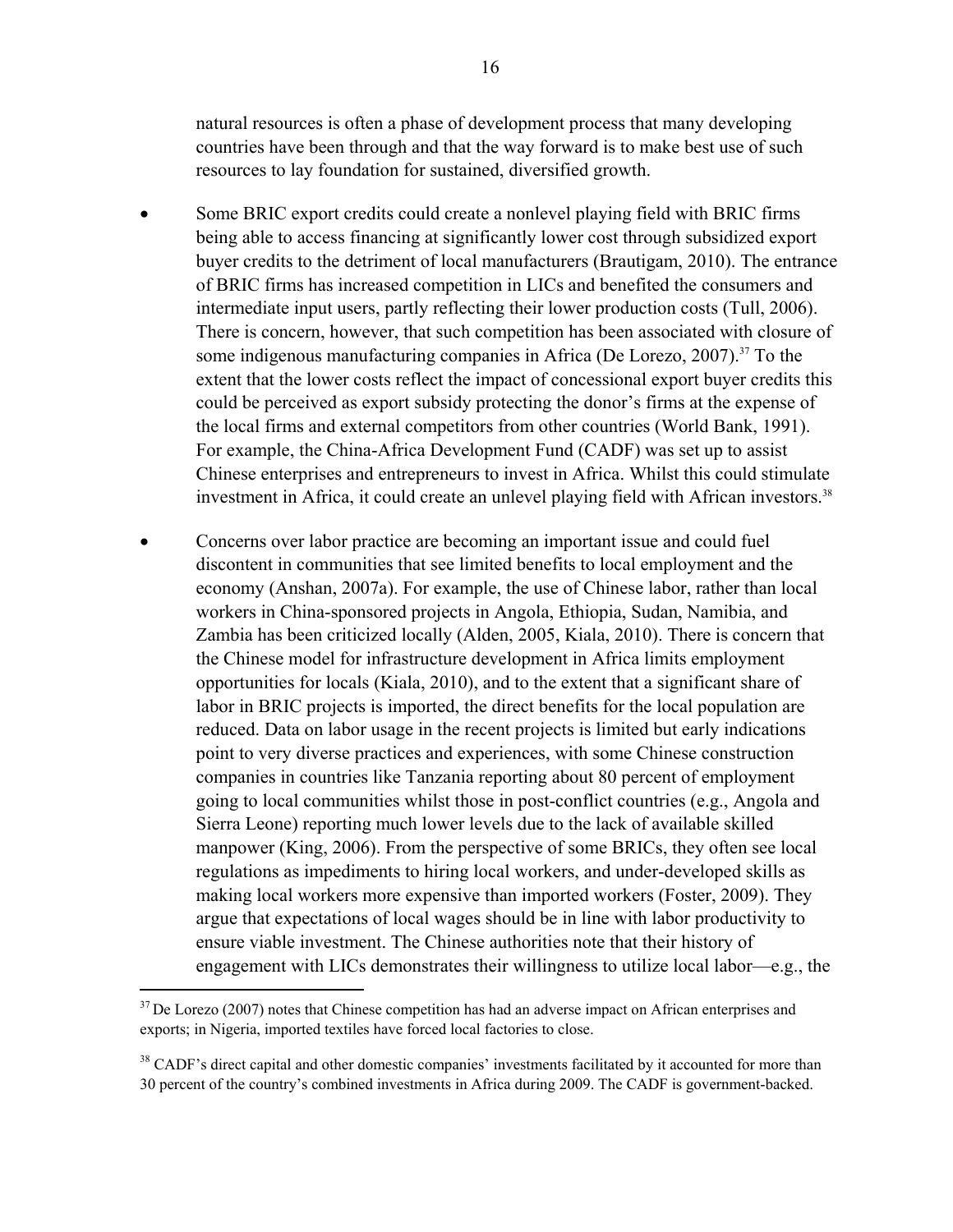Tanzania-Zambia (Tazara) Railway is viewed as a success partly because it symbolized locals and Chinese people working together side by side (Monson, 2006).<sup>39</sup>

#### IV. **POLICY IMPLICATIONS**

While the benefits from BRIC financing are significant, there are real challenges in managing risks associated with these inflows. The policy issues raised by BRIC financing are not new; similar issues arose in the past in relation to aid from traditional donors. Nevertheless, given the recent scaling up of BRIC financing and some of its unique characteristics, it is worth highlighting some of the key policy issues.

- Ensuring high returns on projects. As with other sources of financing, it is critical that LICs align BRIC-financed projects with national development priorities. The concentration of BRIC financing in infrastructure is encouraging, $40$  but this in itself does not guarantee high returns. 41 An appropriate process of project selection (including through feasibility studies), implementation, and maintenance needs to be put in place to ensure desired outcomes.<sup>42</sup> More generally, sound public investment management is key to translating infrastructure spending into sustained economic growth.
- Improving transparency and governance. Efforts should be made to improve data on the size and terms of financing flows, the structure and conditions of packaged deals, as well as the rights of concessions for natural resources. This could also help address some of the concerns about accountability and "imprudent" lending/borrowing to/by LICs.43 This is in the interest of both LICs and their development partners. On the cost side, competitive bidding for projects would help ensure that financing costs are sourced in a transparent and fair manner. Participation in some existing international

<sup>&</sup>lt;sup>39</sup> To support local skill development following the rail link's completion, it was reported that 200 Tanzanians and Zambians were to undergo a four-year training program beginning in August 1971 (Yu, 1971).

 $40$  The Commission for Africa (2005) and UN Millennium Project (2005) note that whilst achievement of MDGs, such as universal primary education is important, it is markets, trade, transport, investment, and infrastructure that make it profitable for enterprises to explore new products and technologies.

 $41$  Mwase (1987, 1983) notes that less than five years after it was completed, the performance of the iconic Tazara Railway suffered from amongst other issues, lack of maintenance.

 $42$  This includes grant-financed projects as these tend to have counterparty local co-financing and require future maintenance they could undermine countries' fiscal positions (Mwanawina, 2008; African Center for Economic Transformation, 2009).

<sup>&</sup>lt;sup>43</sup> Ongoing efforts to strengthen statistics and management systems would also help these BRICs better understand the effectiveness of their financing.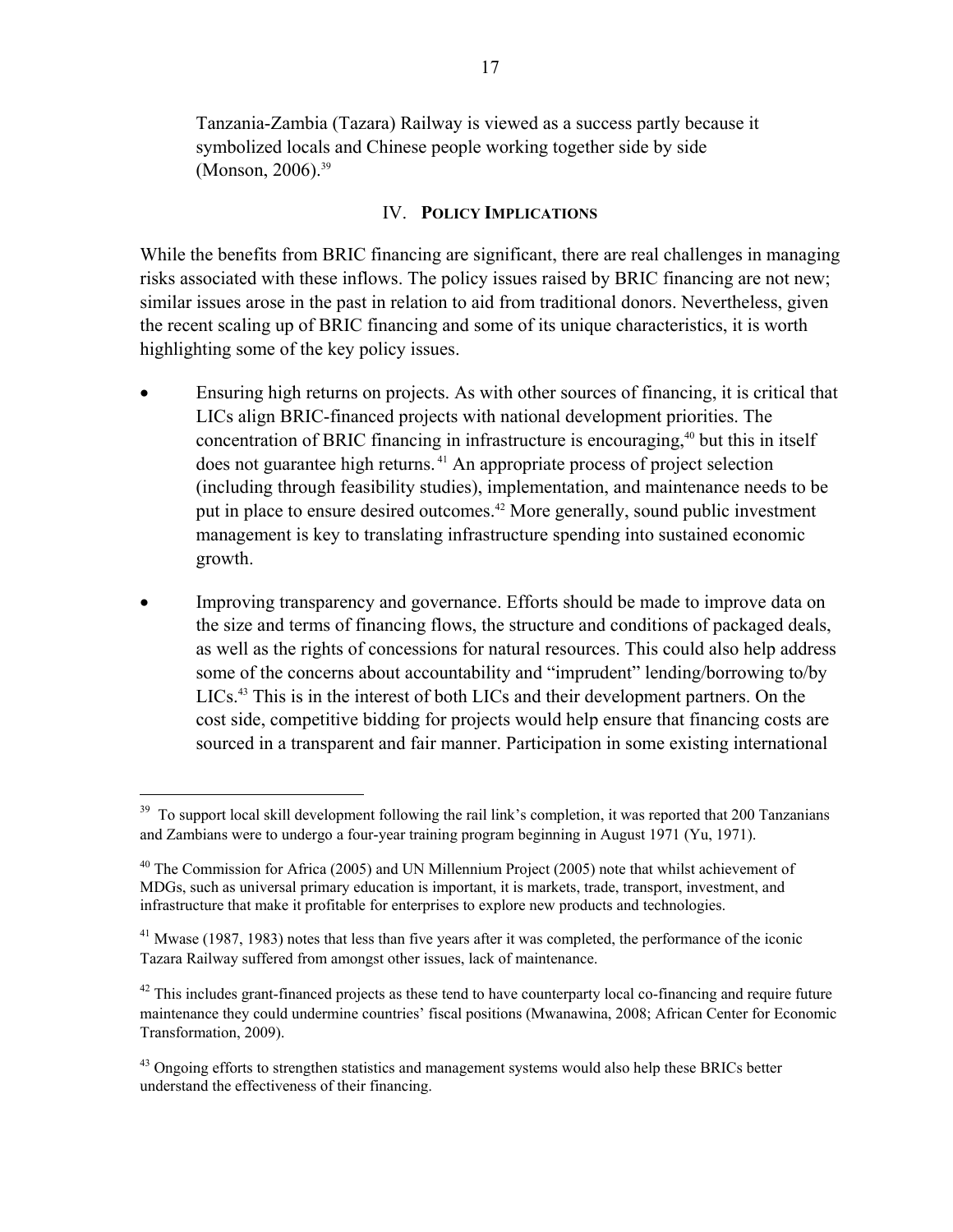initiatives, such as the Extractive Industries Transparency Initiative (EITI) could help.44

- Safeguarding debt sustainability. Macroeconomic analysis of total project financing, including assessments of risk, implications for public finances (including how maintenance costs will be financed and contingent liabilities associated with some FDI projects) and growth impact, is critical to avoid potential debt sustainability problems while ensuring adequate public investment. More broadly, borrowing decisions need to be made within a sound debt management strategy.
- Deepening project linkages to the local economy. LICs and BRICs could work together to build incentives, as part of a total package for development financing, to encourage local employment, foster skills development, and improve technology transfer. LIC governments and firms from development partners could work with local communities and workers to ensure labor regulations and work conditions are conducive to local employment. All in all, a more consultative and comprehensive approach is needed to address current concerns that could undermine long-term engagement between LICs and BRICs that should lead to huge benefits to both parties.

#### V. **CONCLUSION**

Though there are some differences across BRICs, the philosophies of most BRICs for development financing differ from traditional donors in three main ways: BRICs, with the exception of Russia, provide financial assistance based on the principle of 'mutual benefits' in the spirit of South-South cooperation, while Russia and traditional donors emphasize the role of aid in poverty reduction. Second, BRICs, particularly China, view policy conditionality as interfering with recipients' sovereignty and tend to provide noncash financing as a means to circumvent corruption, whilst traditional donors view policy conditionality as a means to ensure efficient use of aid. Third, different emphasis is placed on how to ensure debt sustainability, with some BRICs giving a greater weight to microsustainability and growth while traditional donors paying more attention to long-run macrosustainability. This difference is, however, narrowing with BRICs increasingly appreciating the importance of overall debt sustainability and traditional donors the need for investing in physical capital and seeing results.

<sup>&</sup>lt;sup>44</sup> The importance of governance for safeguarding growth performance is particularly important for natural resource exporters, where often governance challenges are the greatest (Collier, 2000). The initiative provides a framework that both recipient countries and donors can use to foster greater transparency and accountability in awarding natural resource (and other) concessions.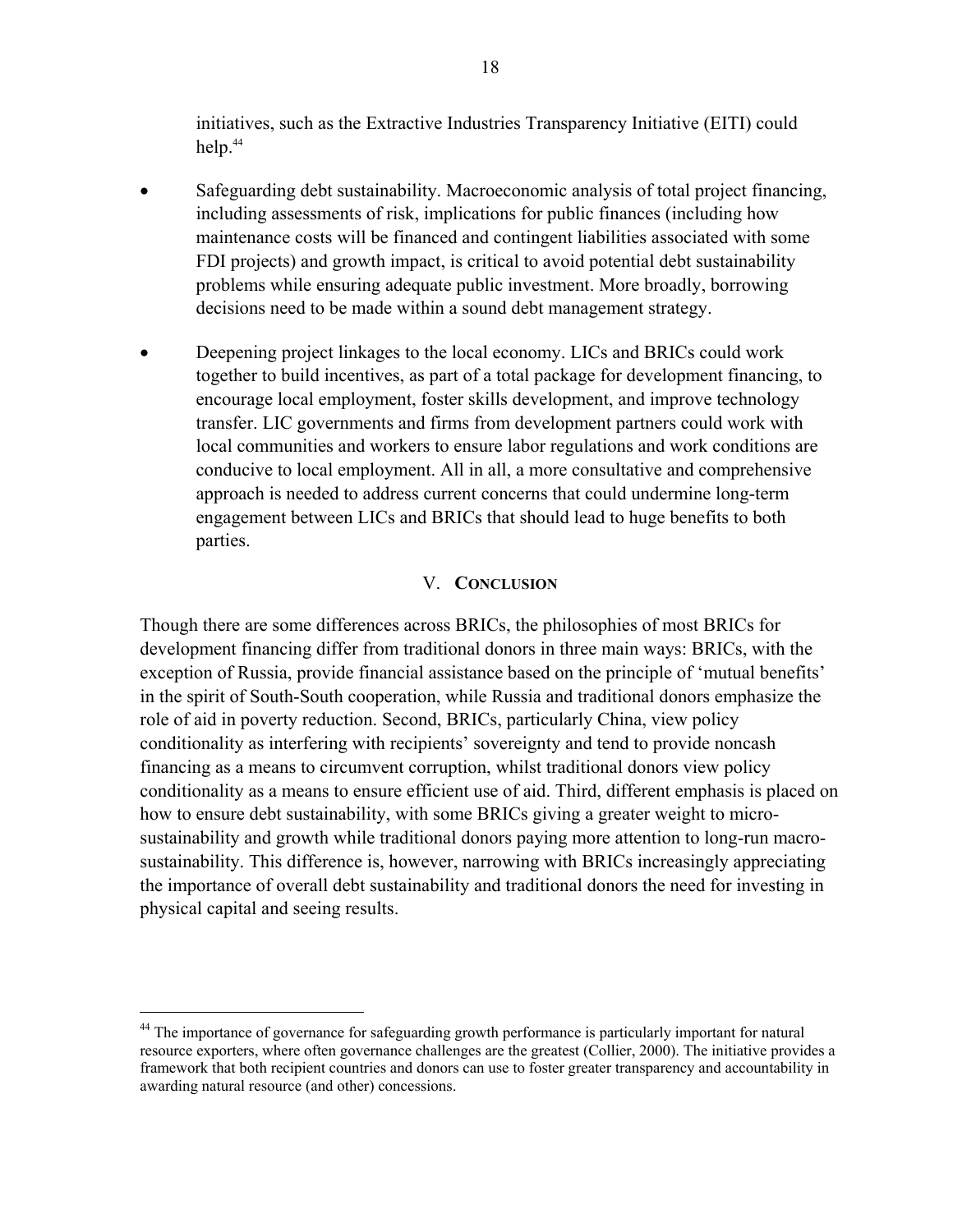The public investment scale-up associated with BRIC development financing has benefited LICs by alleviating key infrastructure bottlenecks, boosting export competitiveness and making goods and services more affordable to consumers. Continued engagement with BRICs holds the potential to raise LICs' economic growth and reduce poverty in the long run. However, concerns have been raised over debt sustainability, pace of employment creation, labor practices, and competition with local firms. While none of these concerns is uniquely related to BRIC financing and has been debated in the past in relation to financing from other sources, they underscore the importance of managing the broader repercussions of the LIC-BRIC engagement.

As with other sources of financing, to maximize the benefits of LIC-BRIC cooperation, LICs will need to ensure high returns for BRIC-financed projects through sound public investment management. LICs and BRICs can work together to improve the transparency of project financing. This, together with a sound debt management strategy, would help minimize the debt-distress risks of increased borrowing. It would also be beneficial to all parties to deepen linkages between the BRIC-financed projects and the rest of the economy and encourage the employment of local workers.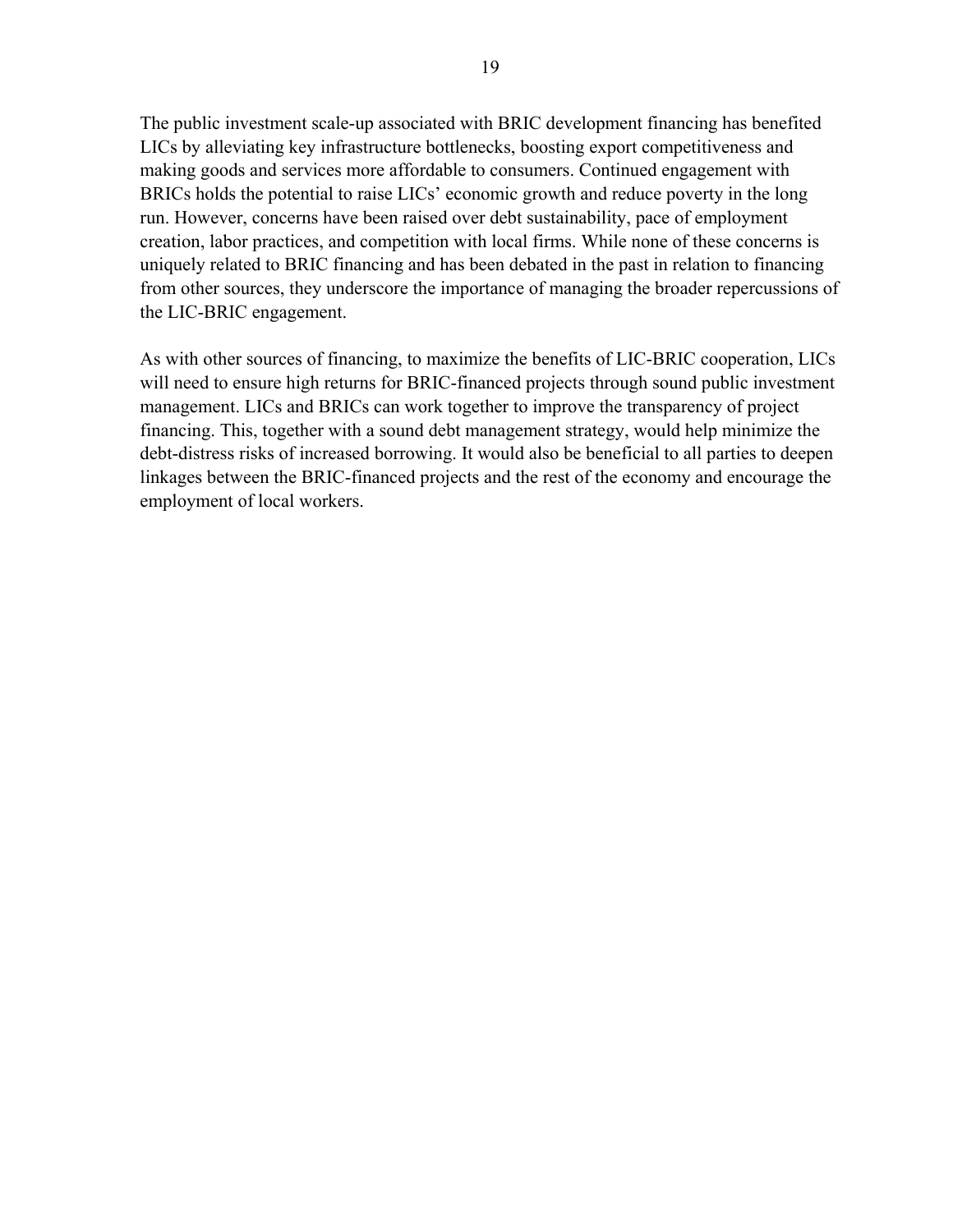#### **REFERENCES**

- African Center for Economic Transformation, 2009, "Looking East: China's Engagements with Africa Country Policymakers," Vol. II: Key Dimensions of ChineseEngagements in African Countries. Available via the internet: http://acetforafrica.org/publications/post/looking-east-chinas-engagements-withafrica-country-reports.
- Adam, C., and D. Bevan, 2006, "Aid and the Supply Side: Public Investment, Export Performance, and Dutch Disease in Low-Income Countries," *World Bank Economic Review*, Oxford University Press, Vol. 20(2), pp. 261–290.
- Agénor, P., and B. Moreno-Dobsen, 2006, "Public Infrastructure and Growth: New Channels and Policy Implications," World Bank Policy Research Working Paper No. 4064 (Washington: World Bank).
- Alden, C., 2005, "China and Africa," *Survival*, 47(3), 147–164.
- Angola Press News Agency, 2006, "Comunicado do Conselho de Ministros," February 22.
- Anshan, L., 2007a, "China and Africa: Policy and Challenges," *China Security,* 3(3), pp. 69– 93.
	- \_\_\_\_\_\_\_\_\_, 2007b, "Emerging Powers and their Development Policies: Case Study of China," presentation made at Emerging Powers and their Development Aid Policies, organised by SAIIA at Johannesburg, 29 October 2007.
- Atingi-Ego, M., 2005, "Budget Support, Aid Dependency, and Dutch Disease: The Case of Uganda," World Bank Practitioners' Forum on Budget Support, May 5–6, Cape Town, South Africa.
- Brautigam, D., 2010, *The Dragon's Gift: The Real Story of China in Africa* (Oxford University Press)*.*
- Calderón, C., 2009, "Infrastructure and Growth in Africa," World Bank Policy Research Working Paper No. 4914 (Washington: World Bank).
- Campos, I., and A.Vines, 2008, *Angola and China: A Pragmatic Relationship* (New York: Centre for Strategic and International Studies).
- Chaturvedi, S., 2008, "Emerging Patterns in Architecture for Management of Economic Assistance and Development Cooperation: Implications and Challenges for India," RIS Discussion Papers No. 139 (New Delhi, India: Research and Information System for Developing Countries).
- Christensen, B. V., 2010, "China in Africa: A Macroeconomic Perspective," CGD Working Paper No. 230 (Washington: Center for Global Development). Available via the internet: http://www.cgdev.org/content/publications/detail/1424567.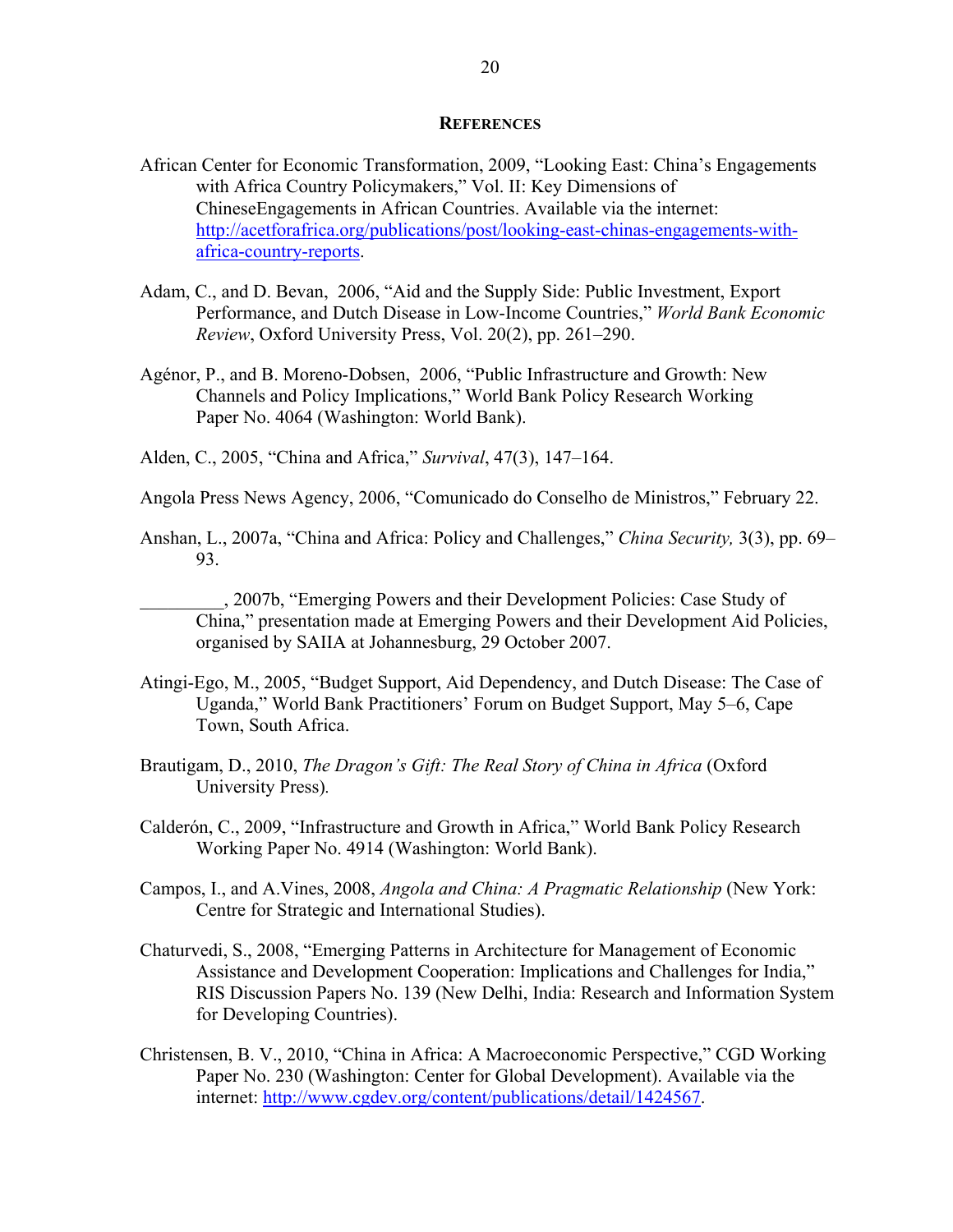- Claessens, S., Cassimon, D., and B. Van Campenhaut, 2007, "Empirical Evidence on the New International Architecture," IMF Working Paper 07/277 (Washington: International Monetary Fund)
- Collier, P., 2007, *The Bottom Billion: Why the Poorest Countries are Failing and What Can Be Done About It* (New York: Oxford University Press).
- Council on Foreign Relations, 2005, "Our Common Interest: Report of the Commission for Africa," Commission for Africa (London, U.K.: Department for International Development).
- Davies, M., H. Edinger, N. Tay, and S. Naidu, 2008, "How China Delivers Development Assistance to Africa," University of Stellenbosch (South Africa: Centre for Chinese Studies)

\_\_\_\_\_\_\_\_\_, 2010, "Peer Review of China-Africa Papers for Special Issues of African Development Review," University of Stellenbosch (South Africa: Centre for Chinese Studies).

- De Lorenzo, M., 2007, "African Perspective on China," *American Enterprise Institute for Public Policy Research*, October 3, 2007.
- Easterly, W., Levine, R., and D. Roodman, 2004, "Aid, Policies, and Growth: Comment," *American Economic Review*, Vol. 94, No. 3, pp. 774–80.
- Elu, J. U., and G. Price, 2010, "Does China Transfer Productivity Enhancing Technology to Sub-Saharan Africa? Evidence from Manufacturing Firms," *African Development Review,* Vol. 22, No. 1, pp. 587–598.
- Freemantle, S., and J. Stevens, 2009, "Tectonic Shifts Tie BRIC and Africa's Economic Destinies," *Standard Bank, Economics Africa: BRIC and Africa* (October).
- Forum on China Africa Cooperation (FOCAC), 2009, "Building the New Type of China-Africa Stategic Partnership," 4<sup>th</sup> Ministerial Conference on Forum on China-Africa Cooperation, Sharm El Sheikh, Egypt, November.
- Foster, V., Butterfield, W., Chen, C., and N. Pushak, 2009, *Building Bridges: China's Growing Role as Infrastructure Financier for Africa* (Washington: World Bank).

\_\_\_\_\_\_\_\_\_, and C. Briceño-Garmendia, 2010, *Africa's Infrastructure: A Time for Transformation* (Washington: World Bank).

Geda, A., and A. Meskel, 2008, "China and India's Growth Surge: Is it a Curse or Blessing for Africa? The Case of Manufactured Exports," *African Development Review*, Vol. 20, pp. 247–72.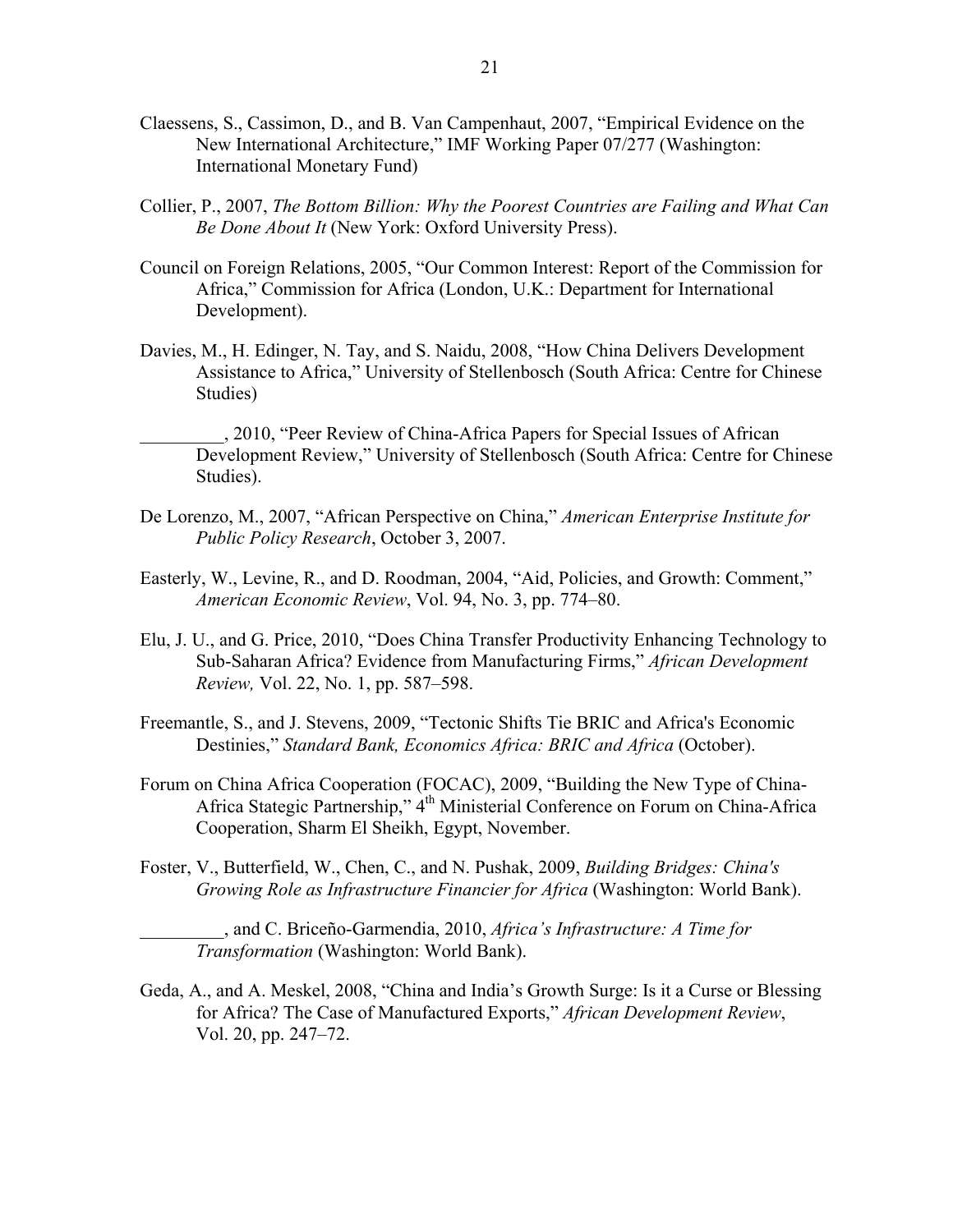- Githinji, M.W., 2010, "Is That a Dragon or Elephant on Your Ladder? The Potential Impact of China and India on Export-led Growth in African Countries," ed. by Seck and Boko, *Back on Track: Sector-led Growth in African and Implication for Development*, pp. 167–94 (Asmara, Eritrea: Africa World Press).
- Goldstein, A., N. Pinaud, H. Reisen, and X. Chen, 2007, "The Rise of China and India: What's in it for Africa?" Development Centre (Paris: OECD).
- IMF, 2010, "Emerging from the Global Crisis—Macroeconomic Challenges Facing Low-Income Countries." Available via the internet: www.imf.org/external/np/pp/eng/2010/100510.pdf
- Infrastructure Consortium for Africa, 2008, *Financial Commitments for Infrastructure in Africa for 2008* (Nairobi: Infrastructure Consortium for Africa).
- Kiala, C., 2010, "The Impact of China-Africa Aid Relations: The Case of Angola," *African Economic Research Consortium,* Policy Brief No. 1 (November).
- King, K., 2006, "Aid Within the Wider China-Africa Partnership: A View From the Beijing Summit," Available via the internet: http://www0.hku.hk/cerc/KK-article/4.China-Africa%20Partnership.King.2006d.pdf
- Kragelund, P., 2010, "The Potential Role of Non-Traditional Donors' Aid in Africa," *International Centre for Trade and Sustainable Development*, Issue Paper No. 11 (February).
- Li, R., 2007. "A Proper Understanding of Debt Sustainability of Developing Countries," *World Economics and Politics* Vol. 4, pp 63–73.
- \_\_\_\_\_, 2008, *Chinese Finance in the Age of Globalization* (Beijing: China Social Sciences Literature Press).
- Lum, T., H. Fisher, J. Gomes-Granger, and R. Leland, 2009, "China's Foreign Aid Activities in Africa, Latin America, and Southeast Asia," (Washington: Congressional Research Service).
- Mlachila, M., and M. Takebe, 2011, "FDI from BRICs to LICs," IMF Working Paper 11/178 (Washington: International Monetary Fund).
- Mwanawina, I., 2008, "China-Africa Economic Relations: The Case of Zambia." Available via the internet: www.aercafrica.org/documents/china\_africa\_relations/Zambia.pdf
- Mwase, R. N., 1983, "The Tanzania-Zambia Railway: The Chinese Loan and the Pre-Investment Analysis Revisited," *The Journal of Modern African Studies,* 21 (3), pp. 535–43.

\_\_\_\_\_\_\_\_\_, 1987, "Railway Pricing in Developing Countries: A Comparative Analysis," *Journal of Transport Economics and Policy,* 21(2), pp. 189–217.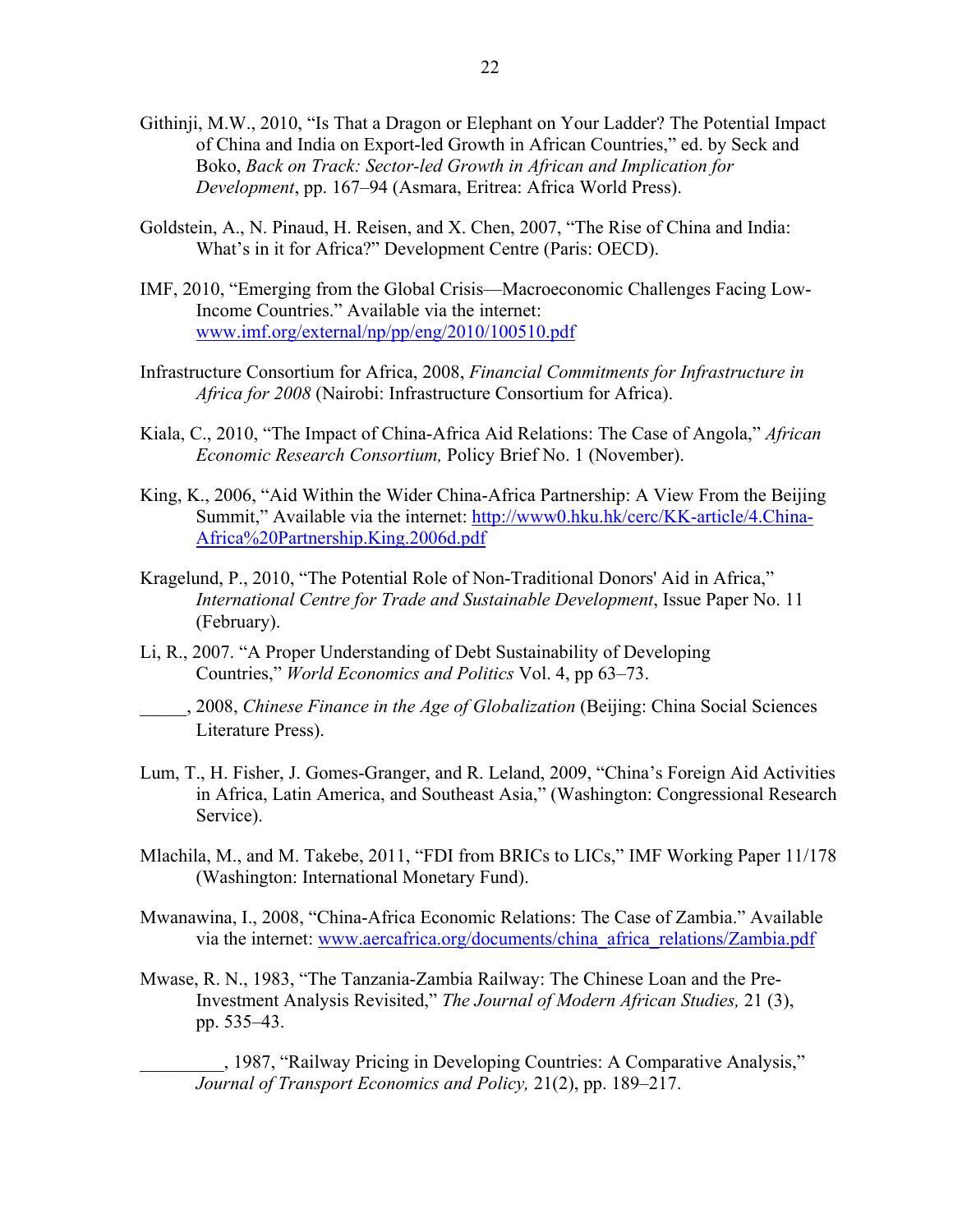- Mwase, N., 2011, "Determinants of Development financing flows from Brazil, Russia, India, and China to Low-Income Countries," IMF Working Paper 11/255 (Washington: International Monetary Fund).
- Monson, J., 2006, "Defending the People's Railway in the Era of Liberalization: Tarazan in Southern Tanzania," *Africa: The Journal of the International African Institute*, 76 (1), pp. 113–30
- Nyomi, T. S., 1998, "Foreign Aid and Economic Performance in Tanzania," *World Development* 26, pp. 1235–40.
- Onjala, J., 2008, "A Scoping Study on China-Africa Economic Relations: The Case of Kenya," Available via the internet: http://www.aercafrica.org/documents/china\_africa\_relations/Kenya.pdf.
- Prati, A., and T. Tressel, 2006, "Aid volatility and Dutch Disease: Is There a Role for Macroeconomic Policies?" IMF Working Paper 06/145 (Washington: International Monetary Fund).
- Rajan, R. G., and A. Subramanian, 2008, "Aid and Growth: What Does the Cross-Country Evidence Really Show?" *The Review of Economics and Statistics*, 90 (4), pp. 643–65.
- Reisen, H., and S. Ndoye, 2008, "Prudent Versus Imprudent Lending to Africa: From Debt Relief to Emerging Lenders," Working Paper No. 268 (Paris: OECD Development Centre).
- Riad, N. and Y. Yang, 2012, "LIC-BRIC Trade Linkages: Trends and Implications for Growth," IMF Working Paper, forthcoming (Washington: International Monetary Fund).
- Round, J., and M. Odedokun, 2004, "Aid Effort and its Determinants," *International Review of Economics and Finance*, pp. 293–309.
- Russian Authorities, 2006, *Position of the Russian Federation at 62 Session of the UN General Assembly.* Availiable via the internet: http://www.un.int/russia/new/MainRoot/docs/interview/240807indexen.htm.
- Russia's G8 Presidency, 2006, R*ussia and Issues Related to Aid to Africa in the Activities of the G8.* Available via the internet: http://www.thailand.mid.ru/g8/01.html.
- Sackey, H. A., 2001, "External Aid Flows and the Real Exchange Rate in Ghana," *Research Paper* 110 (Nairobi, Kenya: African Economic Research Consortium).
- Samake, I., and Y. Yang, 2011, "Low-Income Countries' BRIC Linkage: Are There Growth Spillovers?" IMF Working Paper 11/267 (Washington: International Monetary Fund).
- Sautman, B and Y. Hairong, 2009, "Trade, Investment, Power and the China-in-Africa Discourse," *The Asia-Pacific Journal,* 52(3). Available at: http://japanfocus.org/-Yan-Hairong/3278